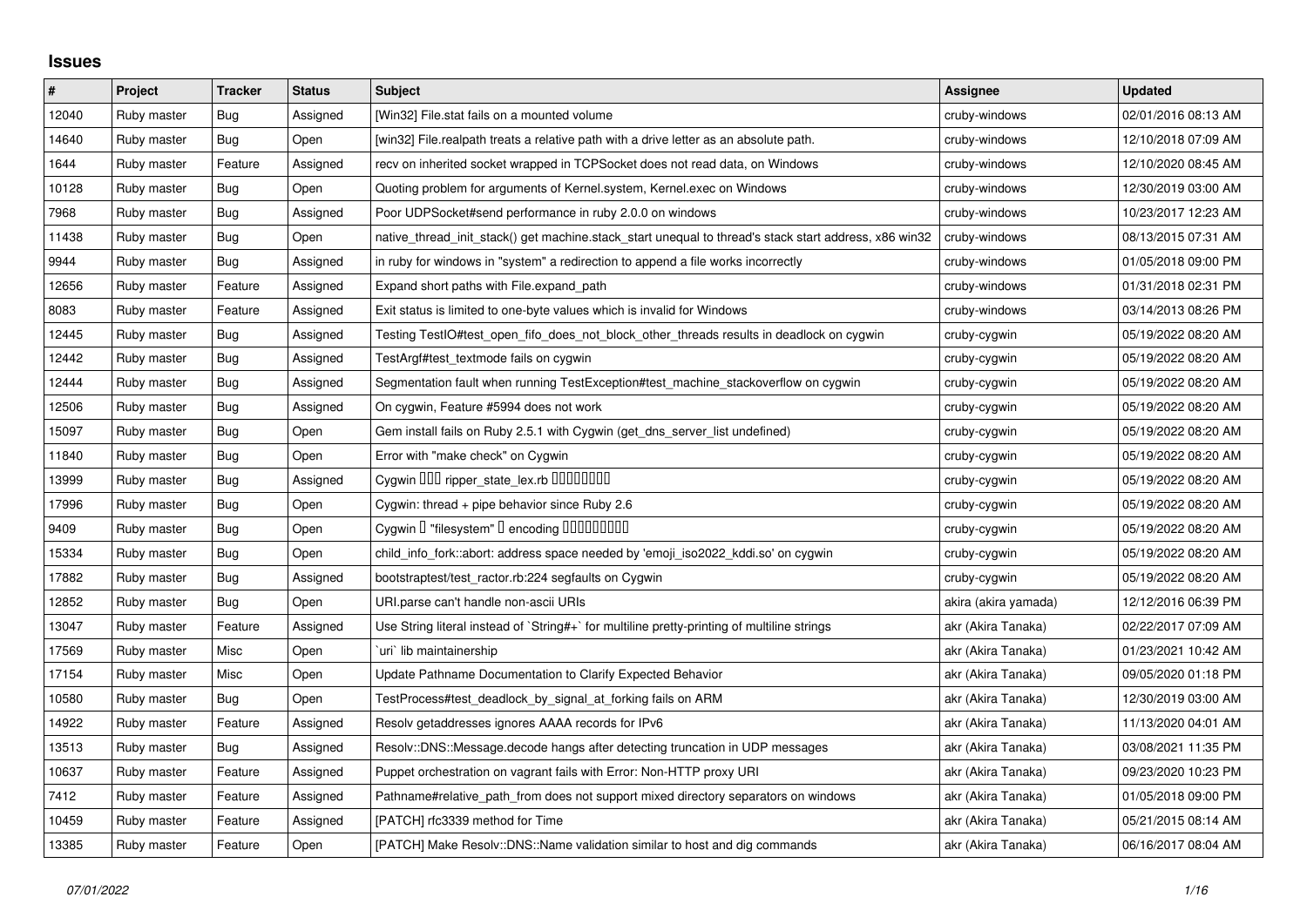| $\pmb{\#}$ | Project     | <b>Tracker</b> | <b>Status</b> | <b>Subject</b>                                                                                              | <b>Assignee</b>                     | <b>Updated</b>      |
|------------|-------------|----------------|---------------|-------------------------------------------------------------------------------------------------------------|-------------------------------------|---------------------|
| 11322      | Ruby master | Feature        | Assigned      | OpenUri: RuntimeError: HTTP redirection loop                                                                | akr (Akira Tanaka)                  | 11/13/2020 03:52 AM |
| 17173      | Ruby master | Feature        | Open          | open-uri I ciphers IIIIIII                                                                                  | akr (Akira Tanaka)                  | 09/25/2020 09:17 AM |
| 18651      | Ruby master | Bug            | Open          | oob access in CP51932 -> CP50220 transcoder                                                                 | akr (Akira Tanaka)                  | 03/23/2022 01:17 PM |
| 10129      | Ruby master | Feature        | Assigned      | More descriptive error message for failed net/http requests                                                 | akr (Akira Tanaka)                  | 01/05/2018 09:01 PM |
| 17473      | Ruby master | Feature        | Open          | Make Pathname to embedded class of Ruby                                                                     | akr (Akira Tanaka)                  | 01/07/2022 09:25 AM |
| 8445       | Ruby master | Bug            | Assigned      | IO.open and IO#set_enconding does not support :fallback option                                              | akr (Akira Tanaka)                  | 06/14/2022 06:02 AM |
| 16985      | Ruby master | Feature        | Open          | Improve `pp` for `Hash` and `String`                                                                        | akr (Akira Tanaka)                  | 06/26/2020 09:51 AM |
| 12497      | Ruby master | Feature        | Assigned      | GMP version of divmod may be slower                                                                         | akr (Akira Tanaka)                  | 08/10/2016 03:11 AM |
| 18450      | Ruby master | Feature        | Assigned      | Force break in prettyprint                                                                                  | akr (Akira Tanaka)                  | 12/29/2021 02:02 PM |
| 17296      | Ruby master | Feature        | Assigned      | Feature: Pathname#chmod use FileUtils.chmod instead of File                                                 | akr (Akira Tanaka)                  | 08/30/2021 06:51 AM |
| 17297      | Ruby master | Feature        | Assigned      | Feature: Introduce Pathname.mktmpdir                                                                        | akr (Akira Tanaka)                  | 08/30/2021 06:51 AM |
| 17295      | Ruby master | Feature        | Assigned      | Feature: Create a directory and file with Pathname#touch                                                    | akr (Akira Tanaka)                  | 09/28/2021 01:20 AM |
| 17294      | Ruby master | Feature        | Assigned      | Feature: Allow method chaining with Pathname#mkpath Pathname#rmtree                                         | akr (Akira Tanaka)                  | 08/30/2021 06:52 AM |
| 3608       | Ruby master | Feature        | Assigned      | Enhancing Pathname#each_child to be lazy                                                                    | akr (Akira Tanaka)                  | 12/25/2017 06:14 PM |
| 18654      | Ruby master | Feature        | Open          | Enhancements to prettyprint                                                                                 | akr (Akira Tanaka)                  | 05/12/2022 01:44 PM |
| 11312      | Ruby master | Feature        | Open          | Add Resolv::DNS::Resource::IN::SPF                                                                          | akr (Akira Tanaka)                  | 07/01/2015 03:26 AM |
| 7362       | Ruby master | Feature        | Assigned      | Adding Pathname#start_with?                                                                                 | akr (Akira Tanaka)                  | 12/25/2017 06:15 PM |
| 16937      | Ruby master | Feature        | Assigned      | Add DNS over HTTP to Resolv                                                                                 | akr (Akira Tanaka)                  | 12/10/2020 09:15 AM |
| 14066      | Ruby master | Feature        | Assigned      | Add CAA DNS RR on Resolv                                                                                    | akr (Akira Tanaka)                  | 11/10/2017 06:50 AM |
| 15371      | Ruby master | Feature        | Assigned      | <b>IRB with ARGV</b>                                                                                        | aycabta (aycabta.)                  | 02/14/2020 11:35 AM |
| 18459      | Ruby master | Feature        | Assigned      | IRB autocomplete dropdown colour options                                                                    | aycabta (aycabta .)                 | 01/05/2022 02:15 AM |
| 13604      | Ruby master | Feature        | Assigned      | Exposing alternative interface of readline                                                                  | aycabta (aycabta.)                  | 01/20/2020 05:34 AM |
| 14917      | Ruby master | Misc           | Assigned      | Add RDoc documents to tar ball                                                                              | aycabta (aycabta.)                  | 07/21/2018 09:29 AM |
| 9507       | Ruby master | Bug            | Open          | Ruby 2.1.0 is broken on ARMv5: tried to create Proc object without a block                                  | charliesome (Charlie<br>Somerville) | 01/05/2018 09:00 PM |
| 18639      | Ruby master | Feature        | Open          | Update Unicode data to Unicode Version 15.0.0                                                               | duerst (Martin Dürst)               | 03/22/2022 07:38 PM |
| 6351       | Ruby master | <b>Bug</b>     | Assigned      | transcode table generator does not support multi characters of Unicode                                      | duerst (Martin Dürst)               | 12/25/2017 06:15 PM |
| 7742       | Ruby master | <b>Bug</b>     | Open          | System encoding (Windows-1258) is not recognized by Ruby to convert back to UTF-8                           | duerst (Martin Dürst)               | 12/25/2017 06:15 PM |
| 18337      | Ruby master | <b>Bug</b>     | Assigned      | Ruby allows zero-width characters in identifiers                                                            | duerst (Martin Dürst)               | 11/24/2021 09:13 AM |
| 13671      | Ruby master | <b>Bug</b>     | Assigned      | Regexp with lookbehind and case-insensitivity raises RegexpError only on strings with certain<br>characters | duerst (Martin Dürst)               | 11/30/2021 04:42 AM |
| 18601      | Ruby master | Bug            | Open          | Invalid byte sequences in Big5 encodings                                                                    | duerst (Martin Dürst)               | 02/23/2022 07:59 AM |
| 16842      | Ruby master | Bug            | Assigned      | inspect` prints the UTF-8 character U+0085 (NEXT LINE) verbatim even though it is not printable             | duerst (Martin Dürst)               | 02/26/2021 05:43 AM |
| 17400      | Ruby master | Bug            | Open          | Incorrect character downcase for Greek Sigma                                                                | duerst (Martin Dürst)               | 12/17/2020 06:56 AM |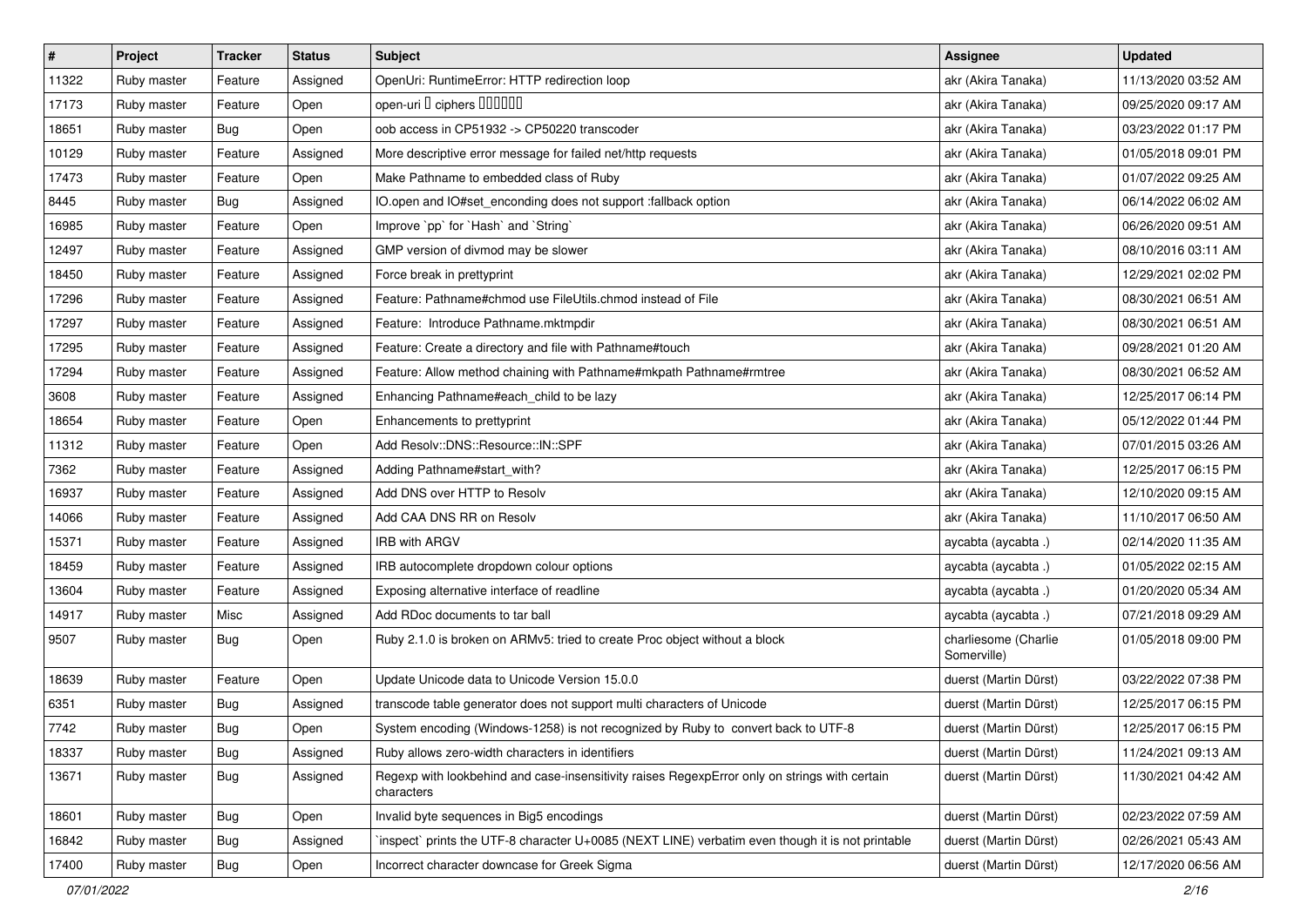| $\pmb{\#}$ | Project     | <b>Tracker</b> | <b>Status</b> | <b>Subject</b>                                                                                                                                                      | Assignee                          | <b>Updated</b>      |
|------------|-------------|----------------|---------------|---------------------------------------------------------------------------------------------------------------------------------------------------------------------|-----------------------------------|---------------------|
| 16476      | Ruby master | Feature        | Open          | Socket.getaddrinfo cannot be interrupted by Timeout.timeout                                                                                                         | Glass_saga (Masaki<br>Matsushita) | 06/16/2022 01:08 AM |
| 15628      | Ruby master | Feature        | Assigned      | init inetsock internal should fallback to IPv4 if IPv6 is unreachable                                                                                               | Glass_saga (Masaki<br>Matsushita) | 09/25/2020 05:42 AM |
| 7148       | Ruby master | Feature        | Assigned      | Improved Tempfile w/o DelegateClass                                                                                                                                 | Glass_saga (Masaki<br>Matsushita) | 03/27/2019 09:51 AM |
| 17525      | Ruby master | Feature        | Open          | Implement Happy Eyeballs Version 2 (RFC8305) in Socket.tcp                                                                                                          | Glass_saga (Masaki<br>Matsushita) | 06/16/2022 01:08 AM |
| 2631       | Ruby master | Feature        | Assigned      | Allow IO#reopen to take a block                                                                                                                                     | Glass_saga (Masaki<br>Matsushita) | 05/24/2018 01:22 PM |
| 13696      | Ruby master | Feature        | Open          | Add exchange and noreplace options to File.rename                                                                                                                   | Glass_saga (Masaki<br>Matsushita) | 12/01/2017 04:34 PM |
| 15408      | Ruby master | Feature        | Open          | Deprecate object_id and _id2ref                                                                                                                                     | headius (Charles Nutter)          | 03/19/2019 04:02 PM |
| 15550      | Ruby master | Bug            | Assigned      | Windows - gem bin files - can't run from bash shell                                                                                                                 | hsbt (Hiroshi SHIBATA)            | 03/20/2019 01:05 AM |
| 14679      | Ruby master | <b>Bug</b>     | Assigned      | StdLib gems should properly specify their dependencies                                                                                                              | hsbt (Hiroshi SHIBATA)            | 04/11/2018 01:14 PM |
| 14737      | Ruby master | Feature        | Assigned      | Split default gems into separate directory structure                                                                                                                | hsbt (Hiroshi SHIBATA)            | 09/02/2020 06:00 PM |
| 12639      | Ruby master | Feature        | Assigned      | Speed up require in RubyGems by 5x                                                                                                                                  | hsbt (Hiroshi SHIBATA)            | 07/26/2018 02:12 AM |
| 18068      | Ruby master | Misc           | Open          | Silence LoadError only if it is for rubygems itself                                                                                                                 | hsbt (Hiroshi SHIBATA)            | 08/08/2021 02:21 PM |
| 18355      | Ruby master | <b>Bug</b>     | Assigned      | require("pathname") within rack application chnages behaviors of Pathname methods, such as<br>absolute?(), when there are two versions of 'pathname' gem installed. | hsbt (Hiroshi SHIBATA)            | 11/30/2021 08:01 AM |
| 16963      | Ruby master | Feature        | Assigned      | Remove English.rb from Ruby 2.8/3.0                                                                                                                                 | hsbt (Hiroshi SHIBATA)            | 06/19/2020 09:48 AM |
| 18571      | Ruby master | Feature        | Assigned      | Removed the bundled sources from release package after Ruby 3.2                                                                                                     | hsbt (Hiroshi SHIBATA)            | 03/28/2022 06:23 AM |
| 18666      | Ruby master | Bug            | Open          | No rule to make target 'yaml/yaml.h', needed by 'api.o'                                                                                                             | hsbt (Hiroshi SHIBATA)            | 03/29/2022 11:17 AM |
| 9366       | Ruby master | <b>Bug</b>     | Assigned      | 'make -j32 check TESTS=-j32" occasionally fails on rubygems/specification                                                                                           | hsbt (Hiroshi SHIBATA)            | 07/26/2018 02:13 AM |
| 18169      | Ruby master | <b>Bug</b>     | Assigned      | Local copies of gemified libraries are being released out of sync with their gems                                                                                   | hsbt (Hiroshi SHIBATA)            | 02/25/2022 05:40 PM |
| 13508      | Ruby master | Feature        | Assigned      | How remove/refactor code related mathn library.                                                                                                                     | hsbt (Hiroshi SHIBATA)            | 12/25/2017 06:15 PM |
| 10919      | Ruby master | <b>Bug</b>     | Assigned      | [gem install] installs multipe platforms                                                                                                                            | hsbt (Hiroshi SHIBATA)            | 07/30/2019 07:44 AM |
| 18614      | Ruby master | Bug            | Open          | Error (busy loop) in<br>TestGemCommandsSetupCommand#test_destdir_flag_does_not_try_to_write_to_the_default_gem_<br>home                                             | hsbt (Hiroshi SHIBATA)            | 03/17/2022 01:03 AM |
| 18567      | Ruby master | Bug            | Open          | Depending on default gems in stdlib gems when not needed considered harmful                                                                                         | hsbt (Hiroshi SHIBATA)            | 04/21/2022 04:45 PM |
| 18381      | Ruby master | <b>Bug</b>     | Assigned      | Default vs Bundled gems                                                                                                                                             | hsbt (Hiroshi SHIBATA)            | 12/15/2021 11:09 AM |
| 6590       | Ruby master | Feature        | Assigned      | Dealing with bigdecimal, etc gems in JRuby                                                                                                                          | hsbt (Hiroshi SHIBATA)            | 05/15/2019 08:33 PM |
| 16951      | Ruby master | <b>Bug</b>     | Assigned      | Consistently referer dependencies                                                                                                                                   | hsbt (Hiroshi SHIBATA)            | 06/17/2021 06:15 AM |
| 15487      | Ruby master | Misc           | Assigned      | Clarify default gems maintanance policy                                                                                                                             | hsbt (Hiroshi SHIBATA)            | 12/30/2018 08:42 PM |
| 13534      | Ruby master | Feature        | Assigned      | Checking installation results of default gems                                                                                                                       | hsbt (Hiroshi SHIBATA)            | 07/26/2018 02:16 AM |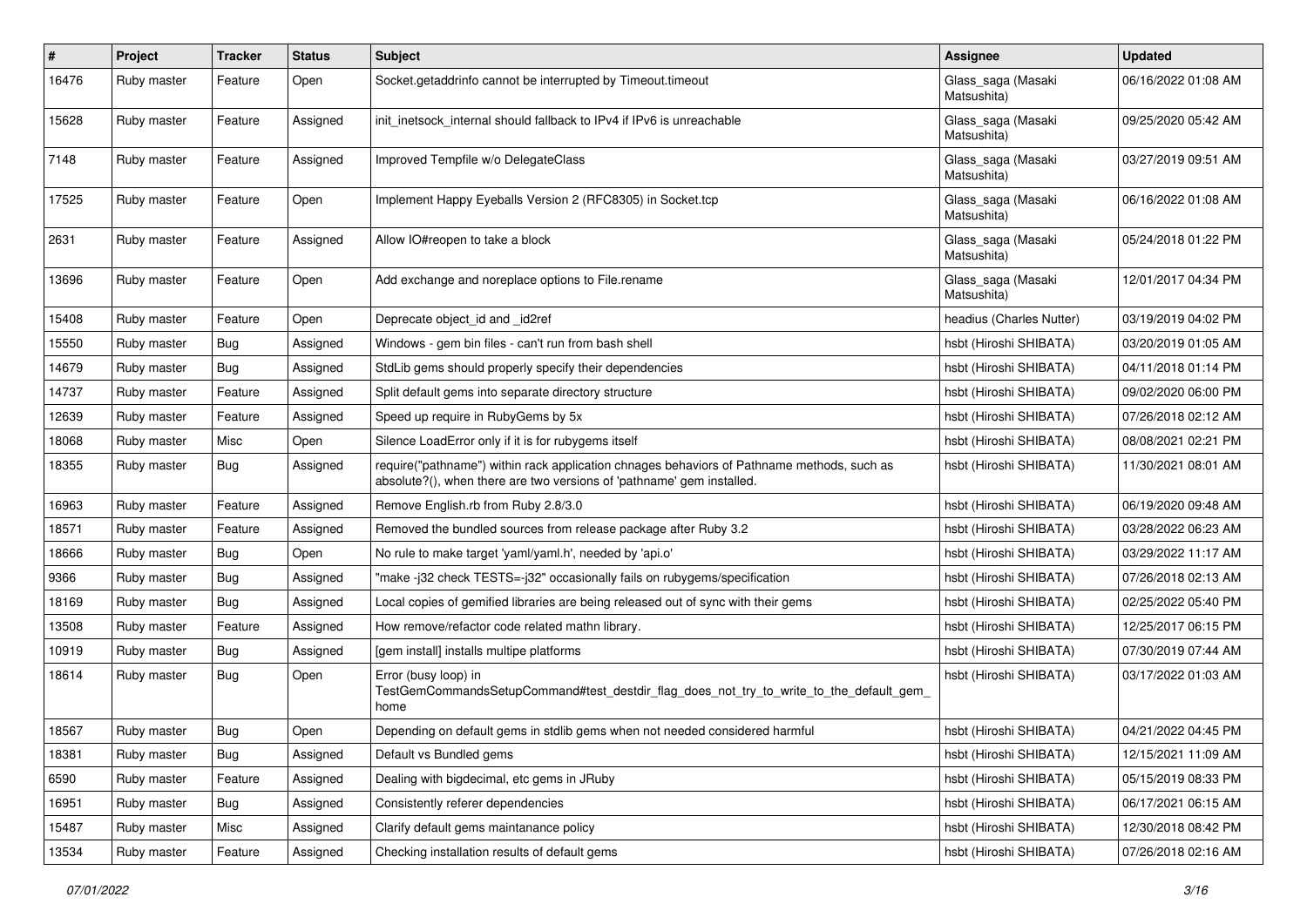| $\sharp$ | Project     | <b>Tracker</b> | <b>Status</b> | <b>Subject</b>                                                                     | <b>Assignee</b>             | <b>Updated</b>      |
|----------|-------------|----------------|---------------|------------------------------------------------------------------------------------|-----------------------------|---------------------|
| 18790    | Ruby master | <b>Bug</b>     | Assigned      | cannot load such file -- digest (LoadError)                                        | hsbt (Hiroshi SHIBATA)      | 06/06/2022 12:41 AM |
| 5617     | Ruby master | Feature        | Assigned      | Allow install RubyGems into dediceted directory                                    | hsbt (Hiroshi SHIBATA)      | 05/16/2018 09:15 AM |
| 16012    | Ruby master | Feature        | Assigned      | Add a (small) test-install suite?                                                  | hsbt (Hiroshi SHIBATA)      | 07/30/2019 08:13 AM |
| 18227    | Ruby master | Feature        | Open          | Static class initialization.                                                       | ioquatix (Samuel Williams)  | 09/29/2021 09:21 PM |
| 18818    | Ruby master | <b>Bug</b>     | Open          | SEGV (Fiber scheduler?)                                                            | ioquatix (Samuel Williams)  | 06/06/2022 06:31 PM |
| 18036    | Ruby master | <b>Bug</b>     | Open          | Pthread fibers become invalid on fork - different from normal fibers.              | ioquatix (Samuel Williams)  | 08/19/2021 07:05 AM |
| 13383    | Ruby master | Feature        | Open          | [PATCH] Module#source location                                                     | ioquatix (Samuel Williams)  | 01/09/2020 05:16 AM |
| 18810    | Ruby master | <b>Bug</b>     | Open          | Make `Kernel#p` interruptable.                                                     | ioquatix (Samuel Williams)  | 05/30/2022 12:44 AM |
| 595      | Ruby master | Bug            | Assigned      | Fiber ignores ensure clause                                                        | ioquatix (Samuel Williams)  | 12/29/2019 10:37 AM |
| 17664    | Ruby master | Bug            | Assigned      | Behavior of sockets changed in Ruby 3.0 to non-blocking                            | ioquatix (Samuel Williams)  | 07/12/2021 10:28 AM |
| 16492    | Ruby master | <b>Bug</b>     | Open          | TestBugReporter#test_bug_reporter_add test failures                                | jaruga (Jun Aruga)          | 08/24/2021 01:12 PM |
| 18002    | Ruby master | <b>Bug</b>     | Open          | s390x: Tests failing without LC ALL env                                            | jaruga (Jun Aruga)          | 07/12/2021 04:30 PM |
| 17720    | Ruby master | Misc           | Assigned      | Cirrus CI to check non-x86_64 architecture cases by own machines                   | jaruga (Jun Aruga)          | 09/26/2021 10:24 AM |
| 16188    | Ruby master | Misc           | Open          | What are the performance implications of the new keyword arguments in 2.7 and 3.0? | jeremyevans0 (Jeremy Evans) | 11/27/2019 04:45 PM |
| 17995    | Ruby master | <b>Bug</b>     | Open          | Slow down when mjit and Ractor are being used at same time                         | k0kubun (Takashi Kokubun)   | 06/11/2022 04:02 AM |
| 18142    | Ruby master | Bug            | Assigned      | Segmentation fault with Ruby 3.0.2                                                 | k0kubun (Takashi Kokubun)   | 09/02/2021 07:43 AM |
| 16694    | Ruby master | <b>Bug</b>     | Assigned      | JIT vs hardened GCC with PCH                                                       | k0kubun (Takashi Kokubun)   | 02/02/2021 07:38 AM |
| 18808    | Ruby master | Bug            | Assigned      | Cannot compile ruby 3.1.2 on powerpc64le-linux without disabling the jit features  | k0kubun (Takashi Kokubun)   | 06/20/2022 10:40 AM |
| 18277    | Ruby master | <b>Bug</b>     | Open          | buffer error (Zlib::BufError) in Zlib::Deflate#deflate when using MJIT             | k0kubun (Takashi Kokubun)   | 01/05/2022 03:04 PM |
| 18058    | Ruby master | <b>Bug</b>     | Open          | 3.1.0-dev with MJIT enabled Zlib::BufError during `gem install                     | k0kubun (Takashi Kokubun)   | 08/02/2021 08:31 PM |
| 16185    | Ruby master | <b>Bug</b>     | Open          | basictest failure on AIX 6.1 for 64bit build                                       | kanemoto (Yutaka Kanemoto)  | 10/15/2019 12:05 AM |
| 18761    | Ruby master | Misc           | Open          | provide an example wasm project                                                    | katei (Yuta Saito)          | 05/23/2022 11:01 AM |
| 3953     | Ruby master | Feature        | Assigned      | TCPSocket / UDPSocket do not accept IPAddr objects.                                | knu (Akinori MUSHA)         | 12/25/2017 06:14 PM |
| 15281    | Ruby master | Feature        | Assigned      | Speed up Set#intersect with size check.                                            | knu (Akinori MUSHA)         | 08/11/2020 02:43 AM |
| 16989    | Ruby master | Feature        | Open          | Sets: need $\Psi$                                                                  | knu (Akinori MUSHA)         | 02/18/2022 02:57 AM |
| 15240    | Ruby master | Feature        | Open          | Set operations check for is_a?(Set), rather than allowing duck typing              | knu (Akinori MUSHA)         | 08/27/2019 08:12 PM |
| 11710    | Ruby master | Feature        | Open          | [PATCH] Replace Set#merge with Set#merge! and make Set#merge non-mutating.         | knu (Akinori MUSHA)         | 11/18/2015 07:28 PM |
| 17210    | Ruby master | Feature        | Open          | More readable and useful `Set#inspect`                                             | knu (Akinori MUSHA)         | 05/19/2021 10:12 PM |
| 11527    | Ruby master | Feature        | Assigned      | IPAddr#mask_addr isn't a method                                                    | knu (Akinori MUSHA)         | 11/07/2018 04:12 PM |
| 8047     | Ruby master | Feature        | Assigned      | IPAddr makes host address with netmask                                             | knu (Akinori MUSHA)         | 01/05/2018 09:00 PM |
| 11531    | Ruby master | Bug            | Assigned      | IPAddr#== implements wrong logic                                                   | knu (Akinori MUSHA)         | 12/29/2019 12:50 PM |
| 13610    | Ruby master | Feature        | Assigned      | IPAddr doesn't provide helpful methods to get the subnet or IP address             | knu (Akinori MUSHA)         | 10/20/2017 01:13 AM |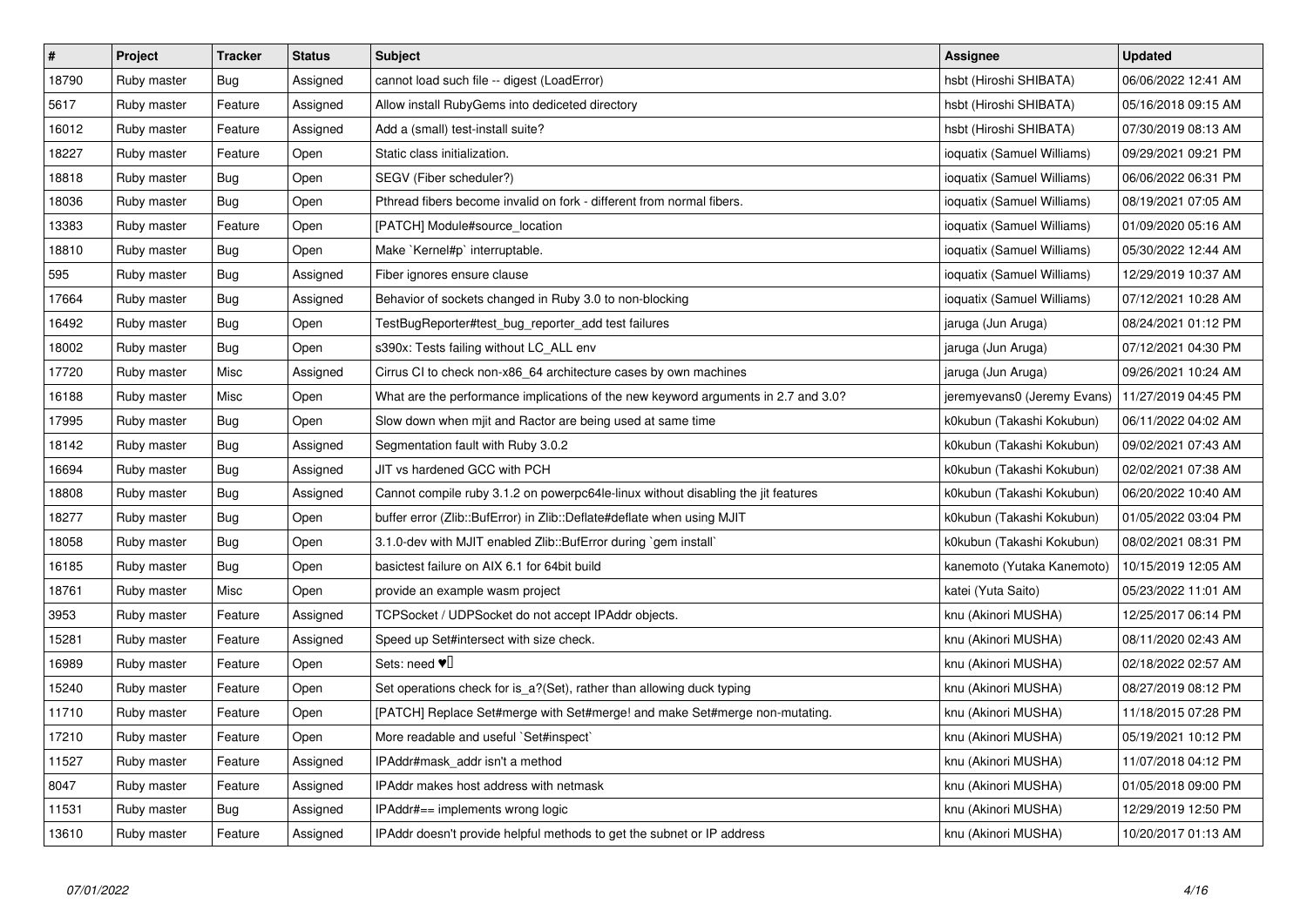| $\sharp$ | Project     | <b>Tracker</b> | <b>Status</b> | <b>Subject</b>                                                                                                                    | Assignee            | <b>Updated</b>      |
|----------|-------------|----------------|---------------|-----------------------------------------------------------------------------------------------------------------------------------|---------------------|---------------------|
| 17617    | Ruby master | Bug            | Open          | When a Ractor's incoming port is closed, Ractor.receive_if does not raise Ractor::ClosedError, but<br>instead blocks indefinitely | ko1 (Koichi Sasada) | 09/14/2021 01:40 AM |
| 16027    | Ruby master | Feature        | Assigned      | Update Ruby's dtrace / USDT API to match what is exposed via the TracePoint API                                                   | ko1 (Koichi Sasada) | 08/03/2019 02:41 AM |
| 17420    | Ruby master | <b>Bug</b>     | Open          | Unsafe mutation of \$" when doing non-RubyGems require in Ractor                                                                  | ko1 (Koichi Sasada) | 01/07/2021 01:23 PM |
| 15854    | Ruby master | Feature        | Open          | Tracing instance variable assignment                                                                                              | ko1 (Koichi Sasada) | 07/29/2019 07:13 AM |
| 7976     | Ruby master | Bug            | Assigned      | TracePoint call is at call point, not call site                                                                                   | ko1 (Koichi Sasada) | 01/05/2018 09:00 PM |
| 10238    | Ruby master | Feature        | Open          | todo: remove dependency on malloc_usable_size                                                                                     | ko1 (Koichi Sasada) | 12/10/2020 09:20 AM |
| 17363    | Ruby master | Feature        | Assigned      | Timeouts                                                                                                                          | ko1 (Koichi Sasada) | 05/14/2022 09:06 AM |
| 11174    | Ruby master | Bug            | Open          | threads memory leak                                                                                                               | ko1 (Koichi Sasada) | 06/17/2019 03:17 PM |
| 6694     | Ruby master | Feature        | Assigned      | Thread.new without block.                                                                                                         | ko1 (Koichi Sasada) | 12/25/2017 06:15 PM |
| 9755     | Ruby master | Feature        | Assigned      | Thread::Backtrace::Location#defined class                                                                                         | ko1 (Koichi Sasada) | 04/18/2014 09:22 AM |
| 14727    | Ruby master | <b>Bug</b>     | Assigned      | TestQueue#test_queue_with_trap always timeout on Windows10                                                                        | ko1 (Koichi Sasada) | 05/01/2018 02:59 AM |
| 14090    | Ruby master | <b>Bug</b>     | Assigned      | TestGc#test_interrupt_in_finalizer` fails very rarely                                                                             | ko1 (Koichi Sasada) | 12/02/2021 07:24 PM |
| 13512    | Ruby master | Feature        | Open          | <b>System Threads</b>                                                                                                             | ko1 (Koichi Sasada) | 07/14/2017 07:08 AM |
| 4040     | Ruby master | Bug            | Assigned      | SystemStackError with Hash[*a] for Large _a_                                                                                      | ko1 (Koichi Sasada) | 12/25/2017 06:14 PM |
| 8263     | Ruby master | Feature        | Assigned      | Support discovering yield state of individual Fibers                                                                              | ko1 (Koichi Sasada) | 12/23/2021 11:40 PM |
| 18886    | Ruby master | Bug            | Open          | Struct aref and aset don't trigger any tracepoints.                                                                               | ko1 (Koichi Sasada) | 06/29/2022 06:05 AM |
| 17196    | Ruby master | Bug            | Assigned      | Segmentation Fault with Socket#close in Ractors                                                                                   | ko1 (Koichi Sasada) | 03/20/2022 01:52 PM |
| 18464    | Ruby master | Bug            | Assigned      | RUBY_INTERNAL_EVENT_NEWOBJ tracepoint causes an interpreter crash when combined with<br>Ractors                                   | ko1 (Koichi Sasada) | 06/08/2022 08:25 AM |
| 16776    | Ruby master | <b>Bug</b>     | Assigned      | Regression in coverage library                                                                                                    | ko1 (Koichi Sasada) | 11/24/2021 07:26 AM |
| 8444     | Ruby master | <b>Bug</b>     | Open          | Regexp vars \$~ and friends are not thread local                                                                                  | ko1 (Koichi Sasada) | 07/30/2019 07:38 AM |
| 15802    | Ruby master | Misc           | Open          | Reduce the minimum string buffer size from 127 to 63 bytes                                                                        | ko1 (Koichi Sasada) | 07/30/2019 04:04 AM |
| 17826    | Ruby master | Bug            | Assigned      | Ractor#take hangs if used in multiple Threads                                                                                     | ko1 (Koichi Sasada) | 12/15/2021 01:30 PM |
| 17414    | Ruby master | Feature        | Open          | Ractor should allow access to shareable attributes for Modules/Classes                                                            | ko1 (Koichi Sasada) | 12/21/2020 03:56 PM |
| 18258    | Ruby master | <b>Bug</b>     | Open          | Ractor shareable? can be slow and mutates internal object flags.                                                                  | ko1 (Koichi Sasada) | 10/21/2021 08:58 AM |
| 17678    | Ruby master | <b>Bug</b>     | Assigned      | Ractors do not restart after fork                                                                                                 | ko1 (Koichi Sasada) | 03/09/2021 12:42 AM |
| 17624    | Ruby master | <b>Bug</b>     | Open          | Ractor.receive is not thread-safe                                                                                                 | ko1 (Koichi Sasada) | 09/14/2021 01:40 AM |
| 17998    | Ruby master | Bug            | Assigned      | ractor: process hanging (with ractors initialized, but not being used)                                                            | ko1 (Koichi Sasada) | 12/02/2021 08:17 PM |
| 17393    | Ruby master | Feature        | Open          | 'Ractor::Moved#inspect'                                                                                                           | ko1 (Koichi Sasada) | 12/21/2020 05:47 PM |
| 17404    | Ruby master | Feature        | Open          | Ractor `move:` API to allow shareability check                                                                                    | ko1 (Koichi Sasada) | 12/18/2020 09:17 PM |
| 17543    | Ruby master | Bug            | Open          | Ractor isolation broken by `self` in shareable proc                                                                               | ko1 (Koichi Sasada) | 01/29/2021 03:06 PM |
| 17679    | Ruby master | Bug            | Assigned      | Ractor incoming channel can consume unlimited resources                                                                           | ko1 (Koichi Sasada) | 06/30/2022 10:49 AM |
| 18119    | Ruby master | Bug            | Open          | Ractor crashes when instantiating classes                                                                                         | ko1 (Koichi Sasada) | 09/14/2021 01:42 AM |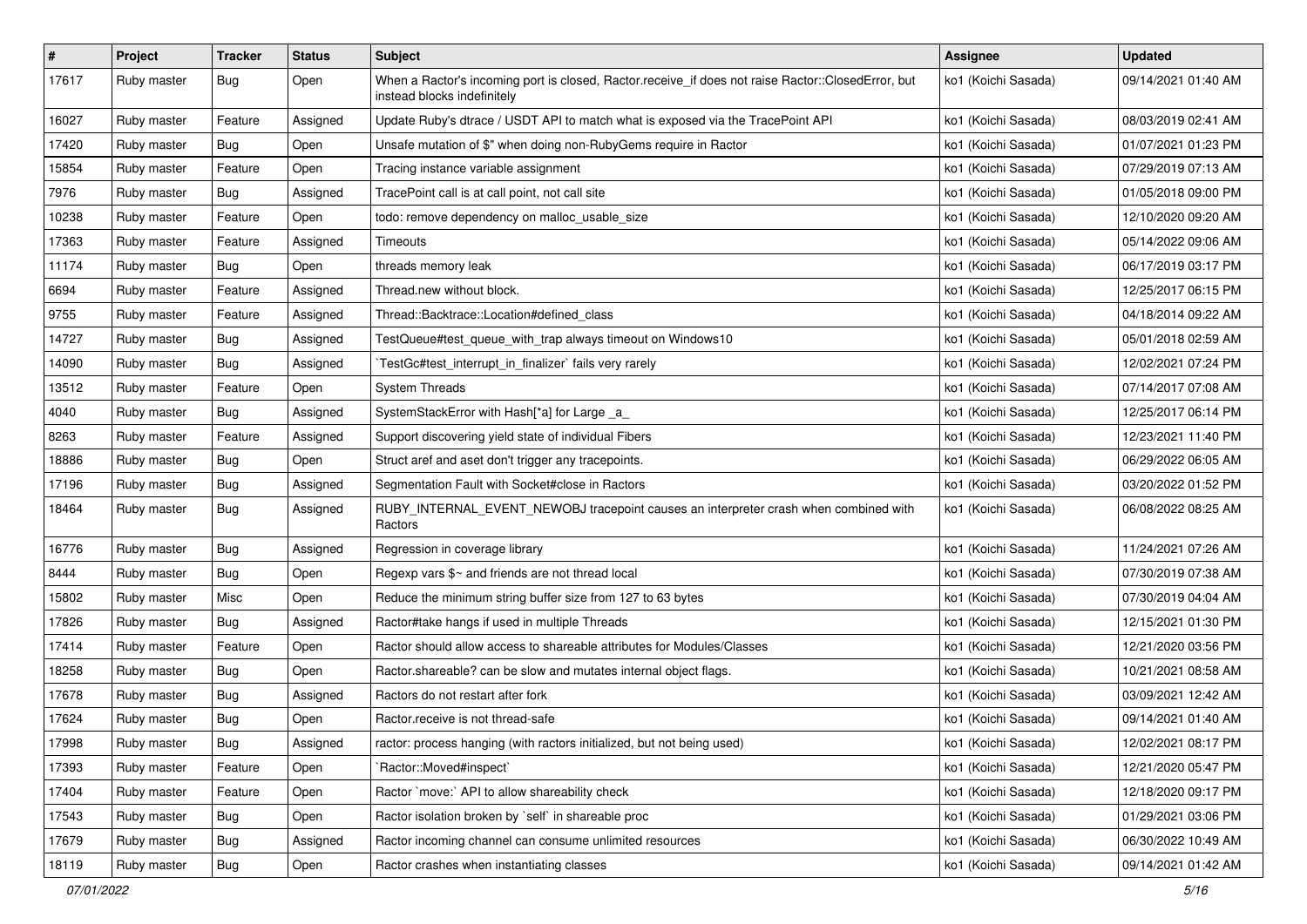| $\sharp$ | Project     | <b>Tracker</b> | <b>Status</b> | <b>Subject</b>                                                      | <b>Assignee</b>     | <b>Updated</b>      |
|----------|-------------|----------------|---------------|---------------------------------------------------------------------|---------------------|---------------------|
| 18024    | Ruby master | <b>Bug</b>     | Assigned      | Ractor crashes when connections are closed in multiple Ractors      | ko1 (Koichi Sasada) | 12/14/2021 04:41 PM |
| 17677    | Ruby master | Bug            | Assigned      | Ractor crashes fork when blocking                                   | ko1 (Koichi Sasada) | 03/09/2021 12:42 AM |
| 17359    | Ruby master | <b>Bug</b>     | Open          | Ractor copy mode is not Ractor-safe                                 | ko1 (Koichi Sasada) | 12/02/2020 05:42 PM |
| 18572    | Ruby master | <b>Bug</b>     | Assigned      | Performance regression when invoking refined methods                | ko1 (Koichi Sasada) | 02/10/2022 12:48 AM |
| 15263    | Ruby master | Bug            | Open          | [PATCH] vm_trace.c (postponed_job_register): only hit main thread   | ko1 (Koichi Sasada) | 10/27/2018 11:35 PM |
| 2294     | Ruby master | Feature        | Assigned      | [PATCH] ruby_bind_stack() to embed Ruby in coroutine                | ko1 (Koichi Sasada) | 01/05/2018 09:00 PM |
| 10423    | Ruby master | Feature        | Open          | [PATCH] opt_str_lit*: avoid literal string allocations              | ko1 (Koichi Sasada) | 01/05/2018 09:01 PM |
| 14859    | Ruby master | Feature        | Open          | [PATCH] implement Timeout in VM                                     | ko1 (Koichi Sasada) | 07/22/2018 07:42 AM |
| 14813    | Ruby master | Feature        | Open          | [PATCH] gc.c: make gc_enter+gc_exit pairs dtrace probes, too        | ko1 (Koichi Sasada) | 12/17/2018 07:42 AM |
| 17667    | Ruby master | <b>Bug</b>     | Open          | Module#name needs synchronization                                   | ko1 (Koichi Sasada) | 03/02/2021 07:31 AM |
| 17513    | Ruby master | <b>Bug</b>     | Open          | Methods of shareable objects and UnboundMethods should be shareable | ko1 (Koichi Sasada) | 01/06/2021 08:53 PM |
| 18553    | Ruby master | <b>Bug</b>     | Open          | Memory leak on compiling method call with kwargs                    | ko1 (Koichi Sasada) | 03/23/2022 09:34 PM |
| 15878    | Ruby master | Feature        | Assigned      | Make exit faster by not running GC                                  | ko1 (Koichi Sasada) | 07/29/2019 07:48 AM |
| 17884    | Ruby master | Feature        | Open          | locindex for profiling tools                                        | ko1 (Koichi Sasada) | 05/24/2021 04:17 PM |
| 17593    | Ruby master | Feature        | Assigned      | load_iseq_eval should override the ISeq path                        | ko1 (Koichi Sasada) | 02/16/2021 08:27 AM |
| 16819    | Ruby master | <b>Bug</b>     | Assigned      | Line reporting off by one when reporting line of a hash?            | ko1 (Koichi Sasada) | 06/16/2020 05:57 PM |
| 16124    | Ruby master | Misc           | Assigned      | Let the transient heap belong to objspace                           | ko1 (Koichi Sasada) | 11/18/2019 08:48 AM |
| 14492    | Ruby master | Feature        | Open          | iseq loading + caching should be in core                            | ko1 (Koichi Sasada) | 12/10/2020 08:53 AM |
| 10009    | Ruby master | <b>Bug</b>     | Open          | IO operation is 10x slower in multi-thread environment              | ko1 (Koichi Sasada) | 05/21/2015 07:19 AM |
| 13388    | Ruby master | Feature        | Assigned      | gc.c: Add GC.get_parameters and .set_parameters                     | ko1 (Koichi Sasada) | 03/30/2017 10:52 AM |
| 17516    | Ruby master | <b>Bug</b>     | Assigned      | forking in a ractor causes Ruby to crash                            | ko1 (Koichi Sasada) | 11/30/2021 05:26 AM |
| 14607    | Ruby master | <b>Bug</b>     | Assigned      | Fix use of the rb_profile_frames start parameter                    | ko1 (Koichi Sasada) | 06/09/2022 06:12 AM |
| 15778    | Ruby master | Feature        | Open          | Expose an API to pry-open the stack frames in Ruby                  | ko1 (Koichi Sasada) | 08/29/2019 06:24 AM |
| 10932    | Ruby master | Feature        | Open          | Enabling allocation tracing as early as possible                    | ko1 (Koichi Sasada) | 06/13/2015 07:54 AM |
| 15315    | Ruby master | <b>Bug</b>     | Open          | ec_switch can still lose interrupts                                 | ko1 (Koichi Sasada) | 11/20/2018 09:32 AM |
| 3731     | Ruby master | Feature        | Assigned      | Easier Embedding API for Ruby                                       | ko1 (Koichi Sasada) | 12/25/2017 06:14 PM |
| 15939    | Ruby master | Feature        | Assigned      | Dump symbols reference to their fstr in ObjectSpace.dump()          | ko1 (Koichi Sasada) | 08/08/2019 09:38 PM |
| 12020    | Ruby master | Feature        | Assigned      | Documenting Ruby memory model                                       | ko1 (Koichi Sasada) | 12/23/2021 11:40 PM |
| 11808    | Ruby master | Bug            | Open          | Different behavior between Enumerable#grep and Array#grep           | ko1 (Koichi Sasada) | 10/26/2020 04:36 AM |
| 17531    | Ruby master | Bug            | Open          | did_you_mean` not Ractor friendly                                   | ko1 (Koichi Sasada) | 01/29/2021 08:48 AM |
| 17502    | Ruby master | Misc           | Open          | C vs Ruby                                                           | ko1 (Koichi Sasada) | 12/02/2021 07:53 PM |
| 6695     | Ruby master | Feature        | Assigned      | Configuration for Thread/Fiber creation                             | ko1 (Koichi Sasada) | 12/25/2017 06:15 PM |
| 14394    | Ruby master | Feature        | Open          | Class.descendants                                                   | ko1 (Koichi Sasada) | 01/20/2022 10:46 PM |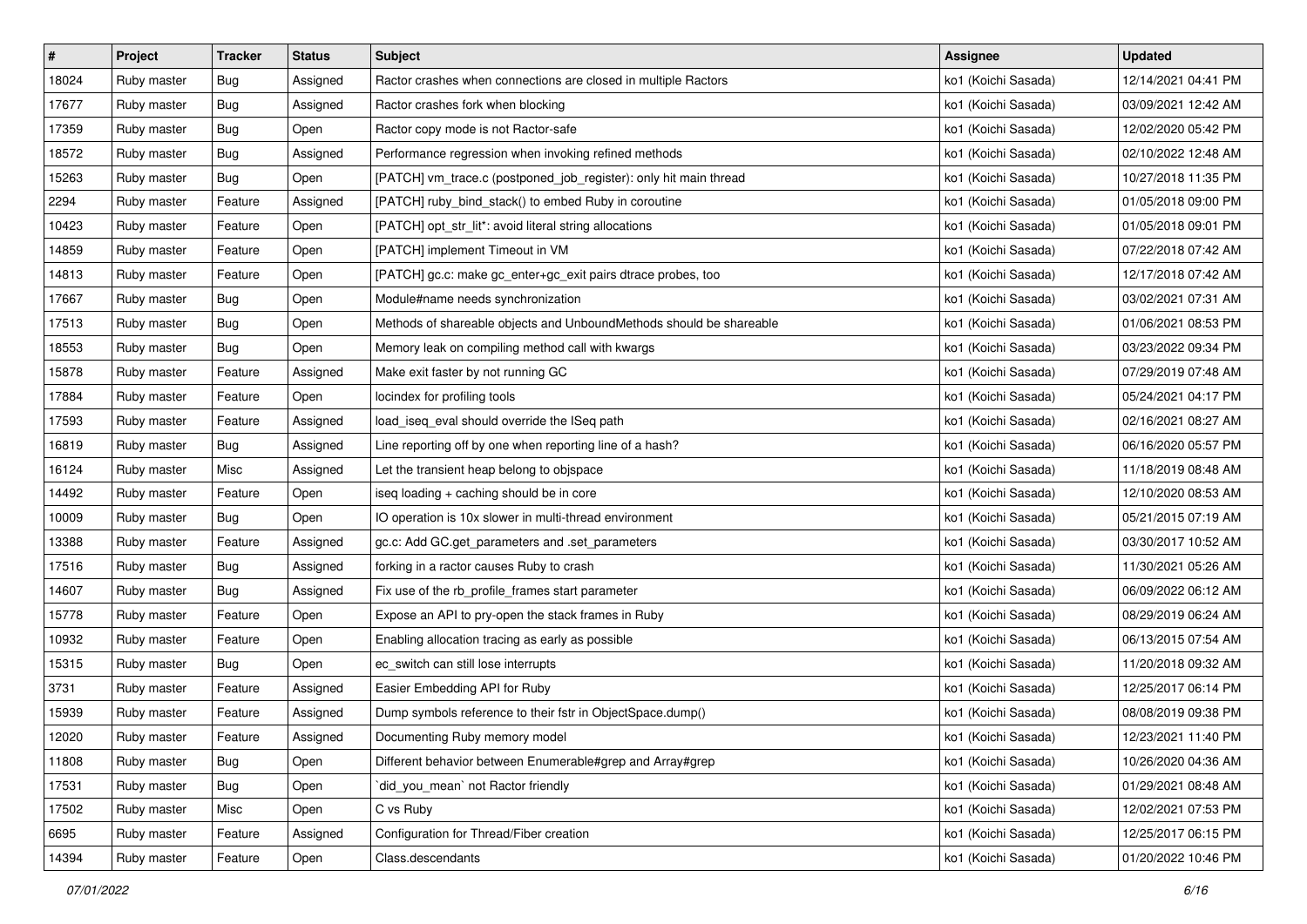| #     | Project     | <b>Tracker</b> | <b>Status</b> | Subject                                                                                                                   | <b>Assignee</b>                     | <b>Updated</b>      |
|-------|-------------|----------------|---------------|---------------------------------------------------------------------------------------------------------------------------|-------------------------------------|---------------------|
| 13252 | Ruby master | Feature        | Assigned      | C API for creating strings without copying                                                                                | ko1 (Koichi Sasada)                 | 04/17/2017 07:22 AM |
| 15499 | Ruby master | <b>Bug</b>     | Assigned      | Breaking behavior on ruby 2.6: rb_thread_call_without_gvl doesn't invoke unblock_function when<br>used on the main thread | ko1 (Koichi Sasada)                 | 01/05/2021 02:24 AM |
| 13821 | Ruby master | Feature        | Assigned      | Allow fibers to be resumed across threads                                                                                 | ko1 (Koichi Sasada)                 | 02/15/2019 10:09 AM |
| 8576  | Ruby master | Feature        | Assigned      | Add optimized method type for constant value methods                                                                      | ko1 (Koichi Sasada)                 | 12/25/2017 06:15 PM |
| 8960  | Ruby master | Feature        | Assigned      | Add Exception#backtrace locations                                                                                         | ko1 (Koichi Sasada)                 | 11/25/2016 02:15 PM |
| 18275 | Ruby master | Feature        | Open          | Add an option to define_method to not capture the surrounding environment                                                 | ko1 (Koichi Sasada)                 | 12/03/2021 02:34 PM |
| 17676 | Ruby master | Bug            | Assigned      | Accessing ENV from Ractor raises IsolationError                                                                           | ko1 (Koichi Sasada)                 | 03/09/2021 02:37 AM |
| 11269 | Ruby master | <b>Bug</b>     | Assigned      | ruby init setproctitle() should be called before require libraries()                                                      | kosaki (Motohiro KOSAKI)            | 06/17/2015 03:01 AM |
| 13697 | Ruby master | Feature        | Open          | [PATCH]: futex based thread primitives                                                                                    | kosaki (Motohiro KOSAKI)            | 01/28/2018 11:41 PM |
| 4464  | Ruby master | Feature        | Assigned      | [PATCH] add Fcntl:: Flock object for easier use of POSIX file locks                                                       | kosaki (Motohiro KOSAKI)            | 12/25/2017 06:14 PM |
| 7086  | Ruby master | Feature        | Assigned      | Condition Variable#wait has meaningless return value                                                                      | kosaki (Motohiro KOSAKI)            | 12/25/2017 06:15 PM |
| 18034 | Ruby master | <b>Bug</b>     | Assigned      | Segmentation fault fiddle with `--enable-bundled-libffi` and macOS                                                        | kou (Kouhei Sutou)                  | 11/30/2021 07:39 AM |
| 17478 | Ruby master | <b>Bug</b>     | Assigned      | Ruby3.0 is slower than Ruby2.7.2 when parsing a large CSV file                                                            | kou (Kouhei Sutou)                  | 11/24/2021 05:12 AM |
| 7859  | Ruby master | <b>Bug</b>     | Assigned      | Readline: Incorrect arrow key behavior in vi_editing_mode insert mode with Readline 6.2                                   | kouji (Kouji Takao)                 | 12/25/2017 06:15 PM |
| 8782  | Ruby master | <b>Bug</b>     | Assigned      | Don't set rl_getc_function on editline                                                                                    | kouji (Kouji Takao)                 | 01/05/2018 09:00 PM |
| 17355 | Ruby master | Feature        | Assigned      | Using same set of names in or-patterns (pattern matching with $Foo(x)   Bar(x)$ )                                         | ktsj (Kazuki Tsujimoto)             | 09/13/2021 09:11 AM |
| 15918 | Ruby master | Feature        | Open          | Pattern matching for Set                                                                                                  | ktsj (Kazuki Tsujimoto)             | 07/29/2019 08:12 AM |
| 15881 | Ruby master | Feature        | Open          | Optimize deconstruct in pattern matching                                                                                  | ktsj (Kazuki Tsujimoto)             | 12/25/2019 04:28 AM |
| 18773 | Ruby master | Feature        | Assigned      | deconstruct to receive a range                                                                                            | ktsj (Kazuki Tsujimoto)             | 06/24/2022 07:21 AM |
| 18408 | Ruby master | Feature        | Assigned      | Allow pattern match to set instance variables                                                                             | ktsj (Kazuki Tsujimoto)             | 01/26/2022 07:07 PM |
| 18194 | Ruby master | Feature        | Open          | No easy way to format exception messages per thread/fiber scheduler context.                                              | mame (Yusuke Endoh)                 | 09/29/2021 10:10 AM |
| 4247  | Ruby master | Feature        | Assigned      | New features for Array#sample, Array#choice                                                                               | mame (Yusuke Endoh)                 | 12/25/2017 06:14 PM |
| 14244 | Ruby master | Feature        | Open          | Better error messages for scripts with non-matching end statements                                                        | mame (Yusuke Endoh)                 | 11/29/2018 08:57 AM |
| 18564 | Ruby master | Feature        | Open          | Add Exception#detailed_message                                                                                            | mame (Yusuke Endoh)                 | 02/01/2022 08:06 PM |
| 12676 | Ruby master | Feature        | Assigned      | Significant performance increase, and code conciseness, for prime_division method in prime.rb                             | marcandre (Marc-Andre<br>Lafortune) | 11/18/2016 03:46 PM |
| 8223  | Ruby master | Feature        | Open          | Make Matrix more omnivorous.                                                                                              | marcandre (Marc-Andre<br>Lafortune) | 04/09/2013 03:42 AM |
| 15815 | Ruby master | Feature        | Open          | Add option to raise NoMethodError for OpenStruct                                                                          | marcandre (Marc-Andre<br>Lafortune) | 09/28/2020 02:11 AM |
| 9347  | Ruby master | Feature        | Open          | Accept non callable argument to detect                                                                                    | marcandre (Marc-Andre<br>Lafortune) | 01/05/2018 09:00 PM |
| 8061  | Ruby master | Feature        | Open          | 00000000000000                                                                                                            | matz (Yukihiro Matsumoto)           | 12/25/2017 06:15 PM |
| 9816  | Ruby master | Feature        | Assigned      | 00000000000000000000                                                                                                      | matz (Yukihiro Matsumoto)           | 10/28/2014 08:29 AM |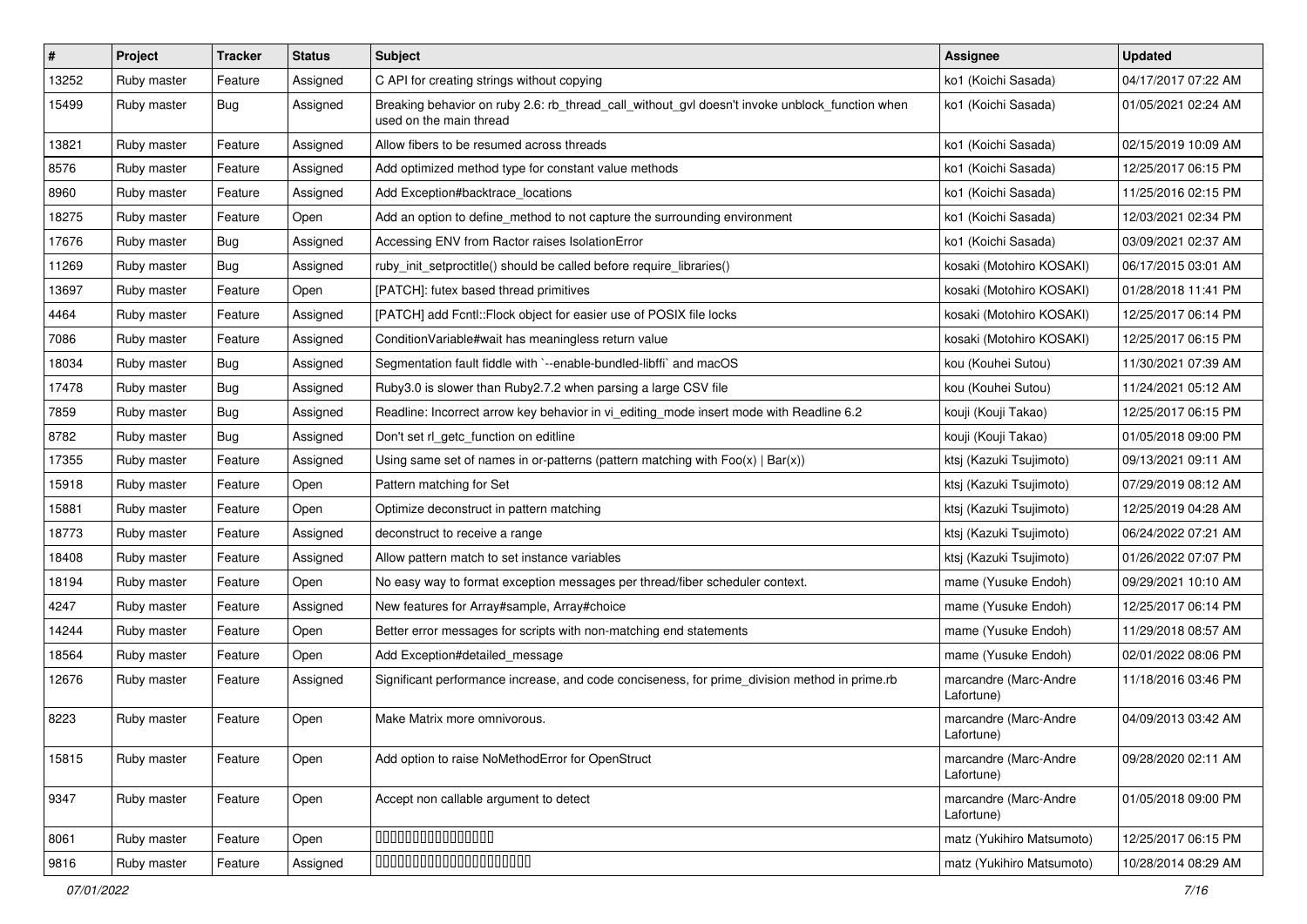| $\pmb{\#}$ | Project     | <b>Tracker</b> | <b>Status</b> | <b>Subject</b>                                                                                                         | <b>Assignee</b>           | <b>Updated</b>      |
|------------|-------------|----------------|---------------|------------------------------------------------------------------------------------------------------------------------|---------------------------|---------------------|
| 15764      | Ruby master | <b>Bug</b>     | Open          | Whitespace and control characters should not be permitted in tokens                                                    | matz (Yukihiro Matsumoto) | 04/22/2019 07:48 AM |
| 8478       | Ruby master | Feature        | Open          | The hash returned by Enumerable#group_by should have an empty array for its default value                              | matz (Yukihiro Matsumoto) | 06/04/2013 03:56 PM |
| 4592       | Ruby master | Feature        | Assigned      | Tempfile0000000                                                                                                        | matz (Yukihiro Matsumoto) | 12/25/2017 06:14 PM |
| 7795       | Ruby master | Feature        | Open          | Symbol.defined? and/or to_existing_symbol                                                                              | matz (Yukihiro Matsumoto) | 12/25/2017 06:15 PM |
| 5825       | Ruby master | Feature        | Assigned      | Sweet instance var assignment in the object initializer                                                                | matz (Yukihiro Matsumoto) | 12/10/2020 08:53 AM |
| 7349       | Ruby master | Feature        | Assigned      | Struct#inspect needs more meaningful output                                                                            | matz (Yukihiro Matsumoto) | 12/25/2017 06:15 PM |
| 5558       | Ruby master | Feature        | Assigned      | String#% strange arity errors                                                                                          | matz (Yukihiro Matsumoto) | 12/25/2017 06:15 PM |
| 6802       | Ruby master | Feature        | Assigned      | String#scan should have equivalent yielding MatchData                                                                  | matz (Yukihiro Matsumoto) | 12/25/2017 06:15 PM |
| 11028      | Ruby master | Feature        | Assigned      | standalone running single file (zipped archives of ruby code) running **without installation** using<br>"gem install " | matz (Yukihiro Matsumoto) | 04/04/2015 01:44 AM |
| 6841       | Ruby master | Feature        | Assigned      | Shorthand for Assigning Return Value of Method to Self                                                                 | matz (Yukihiro Matsumoto) | 12/10/2020 08:53 AM |
| 16992      | Ruby master | Feature        | Open          | Sets: officially ordered                                                                                               | matz (Yukihiro Matsumoto) | 09/03/2020 02:08 PM |
| 5741       | Ruby master | Feature        | Assigned      | Secure Erasure of Passwords                                                                                            | matz (Yukihiro Matsumoto) | 12/25/2017 06:15 PM |
| 8232       | Ruby master | Feature        | Open          | Rudiments of abstract algebra in Ruby                                                                                  | matz (Yukihiro Matsumoto) | 04/09/2013 01:47 AM |
| 7848       | Ruby master | Feature        | Open          | Restore default state for core ruby objects                                                                            | matz (Yukihiro Matsumoto) | 12/25/2017 06:15 PM |
| 5643       | Ruby master | Feature        | Assigned      | require/load options and binding option                                                                                | matz (Yukihiro Matsumoto) | 12/25/2017 06:15 PM |
| 6445       | Ruby master | Feature        | Assigned      | request for default length/position on string index                                                                    | matz (Yukihiro Matsumoto) | 12/25/2017 06:15 PM |
| 10287      | Ruby master | Feature        | Open          | rename COLON3 to COLON2_HEAD.                                                                                          | matz (Yukihiro Matsumoto) | 07/27/2021 09:34 AM |
| 10541      | Ruby master | Misc           | Open          | Remove shorthand string interpolation syntax                                                                           | matz (Yukihiro Matsumoto) | 10/08/2015 05:44 PM |
| 7702       | Ruby master | Feature        | Open          | Remove Proc#binding                                                                                                    | matz (Yukihiro Matsumoto) | 07/15/2019 07:39 PM |
| 6354       | Ruby master | Feature        | Assigned      | Remove escape (break/return/redo/next support) from class/module scope                                                 | matz (Yukihiro Matsumoto) | 12/25/2017 06:15 PM |
| 15445      | Ruby master | Feature        | Open          | Reject '.123' in Float() method                                                                                        | matz (Yukihiro Matsumoto) | 01/10/2019 07:59 AM |
| 11704      | Ruby master | Bug            | Assigned      | Refinements only get "used" once in loop                                                                               | matz (Yukihiro Matsumoto) | 04/14/2016 02:45 AM |
| 13129      | Ruby master | Feature        | Assigned      | Refinements cannot refine method_missing and respond_to_missing?                                                       | matz (Yukihiro Matsumoto) | 07/03/2021 10:45 PM |
| 9704       | Ruby master | Feature        | Open          | Refinements as files instead of modules                                                                                | matz (Yukihiro Matsumoto) | 10/11/2016 06:36 PM |
| 7580       | Ruby master | Feature        | Assigned      | Range translation                                                                                                      | matz (Yukihiro Matsumoto) | 06/11/2018 09:51 AM |
| 6317       | Ruby master | Feature        | Assigned      | Range#cover?000000Range00000000000000000000                                                                            | matz (Yukihiro Matsumoto) | 12/25/2017 06:15 PM |
| 11518      | Ruby master | Feature        | Open          | Queue enhancement - promote! and promote_all!                                                                          | matz (Yukihiro Matsumoto) | 09/17/2015 08:40 PM |
| 11517      | Ruby master | Feature        | Open          | Queue enhancement - conditional pop                                                                                    | matz (Yukihiro Matsumoto) | 09/17/2015 09:02 PM |
| 5781       | Ruby master | Feature        | Assigned      | Query attributes (attribute methods ending in `?` mark)                                                                | matz (Yukihiro Matsumoto) | 01/10/2020 06:34 AM |
| 14397      | Ruby master | Feature        | Assigned      | public, protected and private should return their arguments instead of self                                            | matz (Yukihiro Matsumoto) | 12/10/2018 07:08 AM |
| 8164       | Ruby master | Feature        | Assigned      | Public/Private                                                                                                         | matz (Yukihiro Matsumoto) | 12/10/2020 08:50 AM |
| 4824       | Ruby master | Feature        | Assigned      | Provide method Kernel#executed?                                                                                        | matz (Yukihiro Matsumoto) | 03/05/2018 04:57 AM |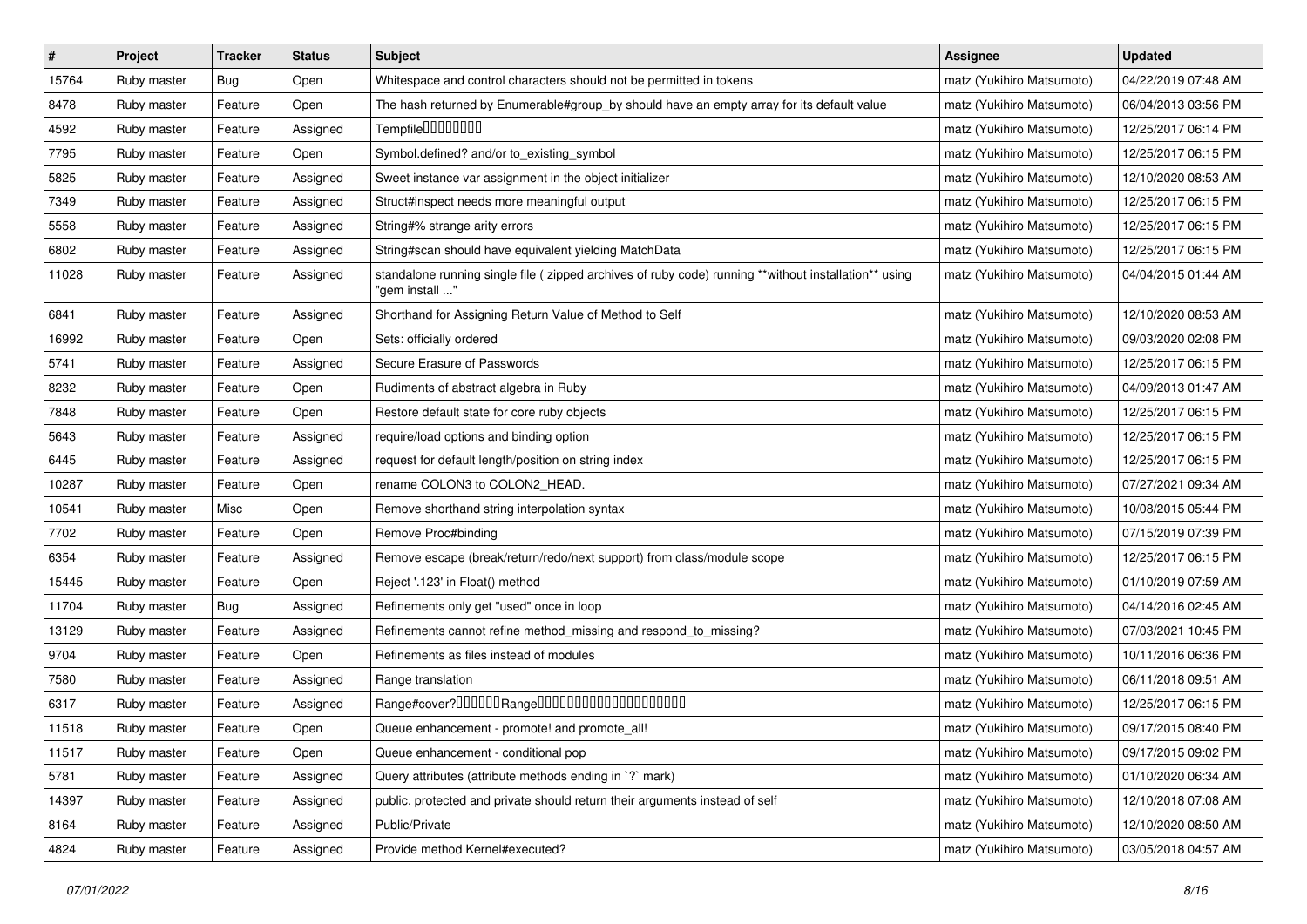| $\pmb{\#}$ | Project     | <b>Tracker</b> | <b>Status</b> | <b>Subject</b>                                                                                                   | <b>Assignee</b>           | <b>Updated</b>      |
|------------|-------------|----------------|---------------|------------------------------------------------------------------------------------------------------------------|---------------------------|---------------------|
| 6648       | Ruby master | Feature        | Assigned      | Provide a standard API for retrieving all command-line flags passed to Ruby                                      | matz (Yukihiro Matsumoto) | 12/25/2017 06:15 PM |
| 8271       | Ruby master | Feature        | Assigned      | Proposal for moving to a more visible, formal process for feature requests                                       | matz (Yukihiro Matsumoto) | 12/23/2021 11:40 PM |
| 16461      | Ruby master | Feature        | Assigned      | Proc#using                                                                                                       | matz (Yukihiro Matsumoto) | 12/10/2020 09:10 AM |
| 5007       | Ruby master | Feature        | Assigned      | Proc#call_under: Unifying instance_eval and instance_exec                                                        | matz (Yukihiro Matsumoto) | 04/19/2018 07:57 AM |
| 11735      | Ruby master | Feature        | Open          | Porting String#squish and String#squish! from Ruby on Rails' Active Support                                      | matz (Yukihiro Matsumoto) | 06/24/2016 08:02 AM |
| 11816      | Ruby master | Feature        | Assigned      | Partial safe navigation operator                                                                                 | matz (Yukihiro Matsumoto) | 04/14/2020 08:02 AM |
| 6817       | Ruby master | Feature        | Open          | Partial application                                                                                              | matz (Yukihiro Matsumoto) | 12/25/2017 06:15 PM |
| 9614       | Ruby master | Feature        | Open          | ordering of non-Hash items which use st_ internally                                                              | matz (Yukihiro Matsumoto) | 01/05/2018 09:00 PM |
| 17288      | Ruby master | Feature        | Open          | Optimize _send_ call with a literal method name                                                                  | matz (Yukihiro Matsumoto) | 10/30/2020 12:17 AM |
| 17291      | Ruby master | Feature        | Assigned      | Optimize __send__ call                                                                                           | matz (Yukihiro Matsumoto) | 01/12/2021 05:47 AM |
| 8804       | Ruby master | Feature        | Open          | ONCE syntax                                                                                                      | matz (Yukihiro Matsumoto) | 01/04/2020 08:26 PM |
| 8663       | Ruby master | Feature        | Open          | Officialy alias ArgumentError to ArgError                                                                        | matz (Yukihiro Matsumoto) | 08/09/2013 07:42 PM |
| 17184      | Ruby master | Feature        | Open          | No stdlib function to perform simple string replacement                                                          | matz (Yukihiro Matsumoto) | 02/23/2021 09:27 PM |
| 4521       | Ruby master | Feature        | Assigned      | NoMethodError#message may take very long to execute                                                              | matz (Yukihiro Matsumoto) | 12/25/2017 06:14 PM |
| 6293       | Ruby master | Feature        | Assigned      | new queue / blocking queues                                                                                      | matz (Yukihiro Matsumoto) | 12/25/2017 06:15 PM |
| 5749       | Ruby master | Feature        | Assigned      | new method String#match_all needed                                                                               | matz (Yukihiro Matsumoto) | 12/25/2017 06:15 PM |
| 5389       | Ruby master | Feature        | Assigned      | New method Enumerator#iterate                                                                                    | matz (Yukihiro Matsumoto) | 12/25/2017 06:15 PM |
| 6596       | Ruby master | Feature        | Assigned      | New method `Array#indexes`                                                                                       | matz (Yukihiro Matsumoto) | 07/29/2020 01:41 AM |
| 5445       | Ruby master | Feature        | Assigned      | Need RUBYOPT -r before ARGV -r                                                                                   | matz (Yukihiro Matsumoto) | 12/25/2017 06:15 PM |
| 15837      | Ruby master | Feature        | Open          | Module#name_components                                                                                           | matz (Yukihiro Matsumoto) | 05/08/2019 10:29 AM |
| 6810       | Ruby master | Feature        | Assigned      | module A::B; end` is not equivalent to `module A; module B; end; end` with respect to constant<br>lookup (scope) | matz (Yukihiro Matsumoto) | 12/10/2020 09:22 AM |
| 9768       | Ruby master | Feature        | Assigned      | Method that is visible only within a certain module/class                                                        | matz (Yukihiro Matsumoto) | 04/25/2014 06:43 AM |
| 11882      | Ruby master | Feature        | Open          | Map or NamedMap                                                                                                  | matz (Yukihiro Matsumoto) | 01/17/2021 01:31 PM |
| 7503       | Ruby master | Feature        | Assigned      | make timeout.rb async-interrupt safe by default                                                                  | matz (Yukihiro Matsumoto) | 12/25/2017 06:15 PM |
| 9123       | Ruby master | Feature        | Open          | Make Numeric#nonzero? behavior consistent with Numeric#zero?                                                     | matz (Yukihiro Matsumoto) | 06/11/2019 12:55 PM |
| 11627      | Ruby master | Feature        | Open          | make `nonzero` an alias of `nonzero?`                                                                            | matz (Yukihiro Matsumoto) | 12/23/2021 11:43 PM |
| 10498      | Ruby master | Feature        | Open          | Make `loop` yield a counter                                                                                      | matz (Yukihiro Matsumoto) | 01/05/2018 09:01 PM |
| 6413       | Ruby master | Feature        | Assigned      | Make Dir.entries default to Dir.entries(Dir.pwd)                                                                 | matz (Yukihiro Matsumoto) | 12/25/2017 06:15 PM |
| 7604       | Ruby master | Feature        | Open          | Make === comparison operator ability to delegate comparison to an argument                                       | matz (Yukihiro Matsumoto) | 12/25/2017 06:15 PM |
| 14927      | Ruby master | Feature        | Open          | Loading multiple files at once                                                                                   | matz (Yukihiro Matsumoto) | 09/18/2018 12:38 AM |
| 7548       | Ruby master | Feature        | Open          | Load and Require Callbacks                                                                                       | matz (Yukihiro Matsumoto) | 12/25/2017 06:15 PM |
| 14609      | Ruby master | Feature        | Open          | Let `Kernel#p` without an argument print the receiver                                                            | matz (Yukihiro Matsumoto) | 02/08/2020 08:43 PM |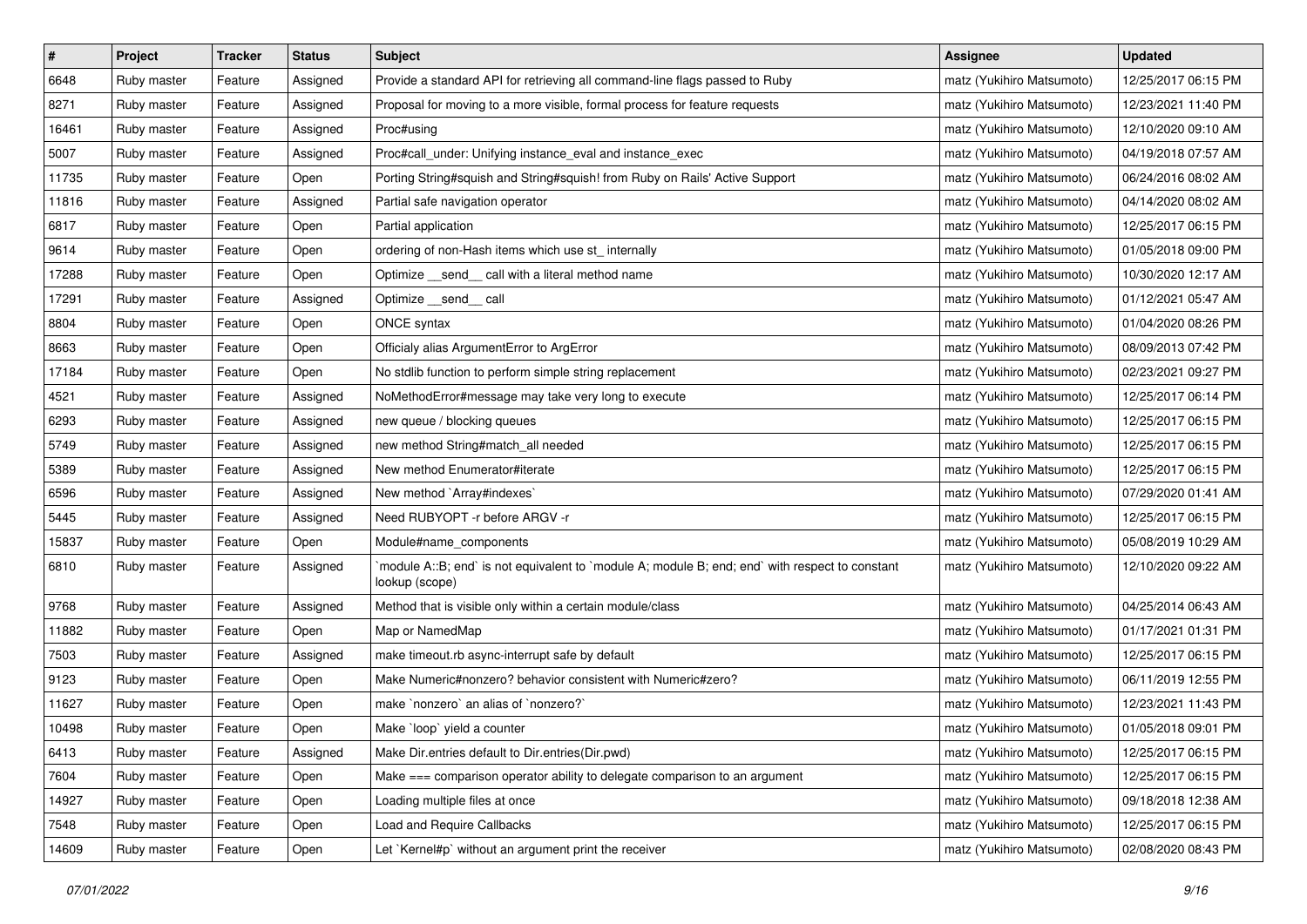| $\pmb{\#}$ | Project     | <b>Tracker</b> | <b>Status</b> | <b>Subject</b>                                                                             | <b>Assignee</b>           | <b>Updated</b>      |
|------------|-------------|----------------|---------------|--------------------------------------------------------------------------------------------|---------------------------|---------------------|
| 5456       | Ruby master | Feature        | Assigned      | kernel#syscall() should be removed.                                                        | matz (Yukihiro Matsumoto) | 12/10/2020 08:46 AM |
| 15112      | Ruby master | Feature        | Open          | Introducing the short form of `STDERR.puts expr.inspect`.                                  | matz (Yukihiro Matsumoto) | 10/12/2018 02:02 AM |
| 14128      | Ruby master | Feature        | Open          | Introduce Hash#delete default value                                                        | matz (Yukihiro Matsumoto) | 11/25/2017 04:41 PM |
| 9070       | Ruby master | Feature        | Open          | Introduce `---` as synonym of `end` keyword                                                | matz (Yukihiro Matsumoto) | 11/02/2013 03:23 AM |
| 15192      | Ruby master | Feature        | Open          | Introduce a new "shortcut assigning" syntax to convenient setup instance variables         | matz (Yukihiro Matsumoto) | 12/14/2021 06:42 PM |
| 18159      | Ruby master | Feature        | Open          | Integrate functionality of dead_end gem into Ruby                                          | matz (Yukihiro Matsumoto) | 06/17/2022 02:06 PM |
| 6594       | Ruby master | Feature        | Assigned      | Integrated Functor                                                                         | matz (Yukihiro Matsumoto) | 12/10/2020 08:53 AM |
| 16894      | Ruby master | Feature        | Open          | Integer division for Ruby 3                                                                | matz (Yukihiro Matsumoto) | 05/18/2020 03:41 PM |
| 7644       | Ruby master | Feature        | Assigned      | In refinements, change "using" keyword to a less generic word.                             | matz (Yukihiro Matsumoto) | 12/10/2020 08:49 AM |
| 7377       | Ruby master | Feature        | Open          | #indetical? as an alias for #equal?                                                        | matz (Yukihiro Matsumoto) | 12/25/2017 06:15 PM |
| 16495      | Ruby master | Feature        | Open          | Inconsistent quotes in error messages                                                      | matz (Yukihiro Matsumoto) | 06/15/2022 04:21 PM |
| 14982      | Ruby master | Feature        | Open          | Improve namespace system in ruby to avoiding top-level names chaos                         | matz (Yukihiro Matsumoto) | 12/31/2021 05:39 PM |
| 12306      | Ruby master | Feature        | Open          | Implement String #blank? #present? and improve #strip and family to handle unicode         | matz (Yukihiro Matsumoto) | 07/22/2018 10:55 PM |
| 8536       | Ruby master | Feature        | Assigned      | Implement is_numeric? family of methods                                                    | matz (Yukihiro Matsumoto) | 12/25/2017 06:15 PM |
| 5064       | Ruby master | Feature        | Assigned      | HTTP user-agent class                                                                      | matz (Yukihiro Matsumoto) | 12/25/2017 06:15 PM |
| 14546      | Ruby master | Feature        | Open          | Hash#delete!                                                                               | matz (Yukihiro Matsumoto) | 05/30/2018 08:24 PM |
| 6277       | Ruby master | Feature        | Assigned      | Hash#convert_key                                                                           | matz (Yukihiro Matsumoto) | 12/25/2017 06:15 PM |
| 6641       | Ruby master | Feature        | Open          | Hash.auto constructor                                                                      | matz (Yukihiro Matsumoto) | 12/25/2017 06:15 PM |
| 8948       | Ruby master | Feature        | Assigned      | Frozen regex                                                                               | matz (Yukihiro Matsumoto) | 12/20/2020 07:15 PM |
| 7611       | Ruby master | Feature        | Open          | Focal method for all loads/requires                                                        | matz (Yukihiro Matsumoto) | 12/25/2017 06:15 PM |
| 17849      | Ruby master | Feature        | Open          | Fix Timeout timeout so that it can be used in threaded Web servers                         | matz (Yukihiro Matsumoto) | 04/10/2022 06:26 AM |
| 6337       | Ruby master | Feature        | Assigned      | FileUtils#sync                                                                             | matz (Yukihiro Matsumoto) | 12/25/2017 06:15 PM |
| 6671       | Ruby master | Feature        | Assigned      | File.split_all and File.split_root                                                         | matz (Yukihiro Matsumoto) | 12/25/2017 06:15 PM |
| 6811       | Ruby master | Feature        | Assigned      | File, Dir and FileUtils should have bang-versions of singleton methods that fails silently | matz (Yukihiro Matsumoto) | 12/25/2017 06:15 PM |
| 6376       | Ruby master | Feature        | Assigned      | Feature lookup and checking if feature is loaded                                           | matz (Yukihiro Matsumoto) | 12/25/2017 06:15 PM |
| 7121       | Ruby master | Feature        | Assigned      | Extending the use of `require'                                                             | matz (Yukihiro Matsumoto) | 12/25/2017 06:15 PM |
| 8229       | Ruby master | Feature        | Open          | extend Hash.include?                                                                       | matz (Yukihiro Matsumoto) | 12/10/2020 08:53 AM |
| 12543      | Ruby master | Feature        | Assigned      | explicit tail call syntax: foo() then return                                               | matz (Yukihiro Matsumoto) | 04/18/2021 03:02 PM |
| 11122      | Ruby master | Feature        | Open          | exception-free non-blocking Queue/SizedQueue operations                                    | matz (Yukihiro Matsumoto) | 05/06/2015 08:53 PM |
| 11307      | Ruby master | Feature        | Open          | exception-free non-blocking Queue#pop                                                      | matz (Yukihiro Matsumoto) | 06/25/2015 11:06 PM |
| 6308       | Ruby master | Feature        | Assigned      | Eliminate delegation from WeakRef                                                          | matz (Yukihiro Matsumoto) | 12/23/2021 11:40 PM |
| 6869       | Ruby master | Feature        | Open          | Do not treat `_` parameter exceptionally                                                   | matz (Yukihiro Matsumoto) | 12/10/2020 08:58 AM |
| 16630      | Ruby master | Misc           | Assigned      | Deprecate pub/ruby/*snapshot* and use pub/ruby/snapshot/* instead                          | matz (Yukihiro Matsumoto) | 02/27/2020 09:52 AM |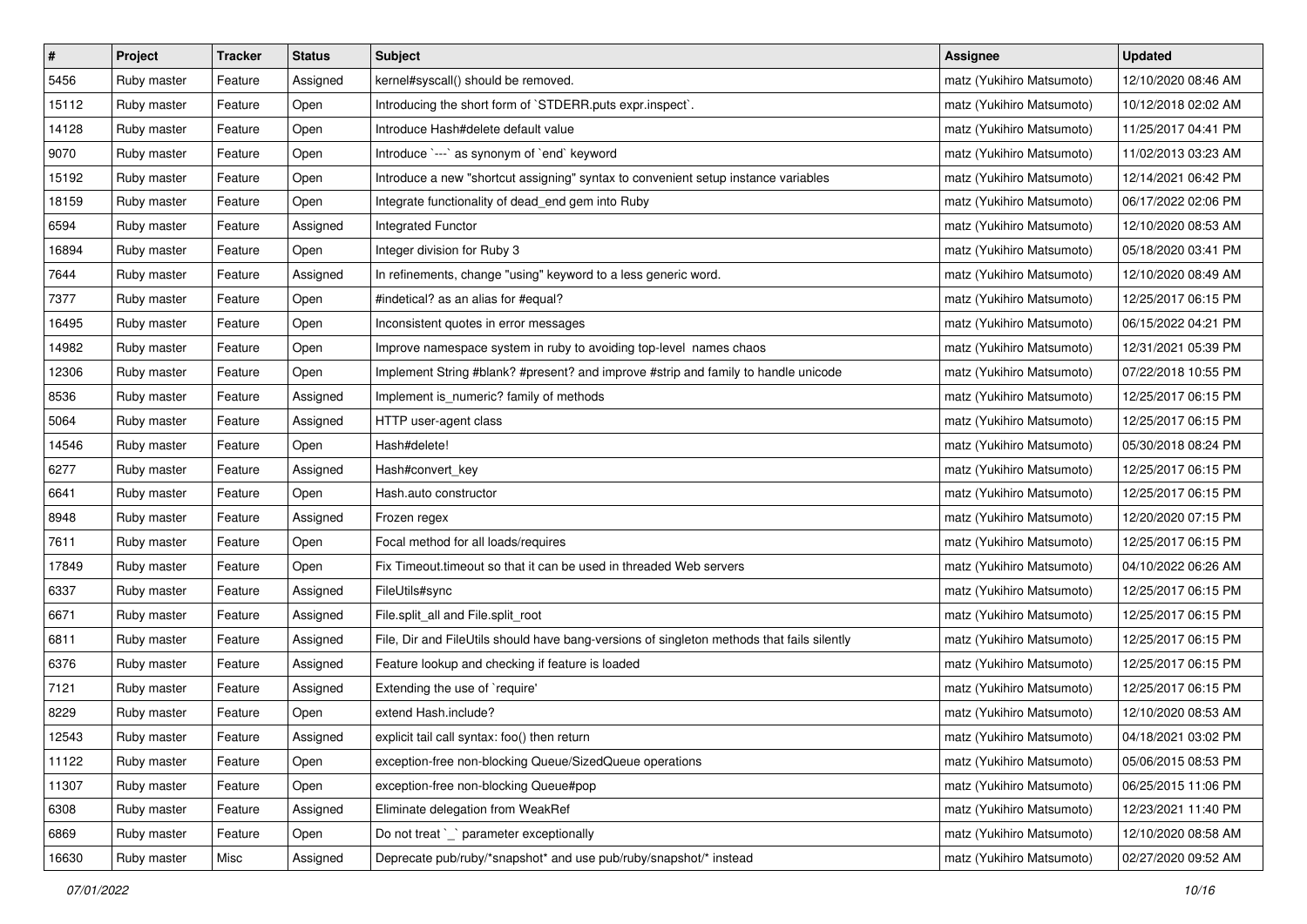| $\pmb{\#}$ | Project     | <b>Tracker</b> | <b>Status</b> | <b>Subject</b>                                                                           | Assignee                  | <b>Updated</b>      |
|------------|-------------|----------------|---------------|------------------------------------------------------------------------------------------|---------------------------|---------------------|
| 10549      | Ruby master | Feature        | Open          | Deprecate each_with_index and each_with_object in favor of with_index and with_object    | matz (Yukihiro Matsumoto) | 07/27/2021 11:09 AM |
| 7739       | Ruby master | Feature        | Assigned      | Define Hash#  as Hash#reverse_merge in Rails                                             | matz (Yukihiro Matsumoto) | 12/25/2017 06:15 PM |
| 4514       | Ruby master | Feature        | Assigned      | #deep_clone and #deep_dup for Objects                                                    | matz (Yukihiro Matsumoto) | 12/25/2017 06:14 PM |
| 14760      | Ruby master | Misc           | Open          | cross-thread IO#close semantics                                                          | matz (Yukihiro Matsumoto) | 05/17/2018 08:21 AM |
| 5129       | Ruby master | Feature        | Assigned      | Create a core class "FileArray" and make "ARGF" its instance                             | matz (Yukihiro Matsumoto) | 01/23/2018 02:02 PM |
| 8850       | Ruby master | Feature        | Assigned      | Convert Rational to decimal string                                                       | matz (Yukihiro Matsumoto) | 12/25/2017 06:15 PM |
| 7314       | Ruby master | Feature        | Assigned      | Convert Proc to Lambda doesn't work in MRI                                               | matz (Yukihiro Matsumoto) | 05/21/2016 09:15 AM |
| 7748       | Ruby master | Feature        | Open          | Contextual send                                                                          | matz (Yukihiro Matsumoto) | 12/10/2020 08:53 AM |
| 7149       | Ruby master | Feature        | Open          | Constant magic for everyone.                                                             | matz (Yukihiro Matsumoto) | 12/25/2017 06:15 PM |
| 7087       | Ruby master | Feature        | Assigned      | ::ConditionVariable#wait does not work with Monitor because Monitor#sleep does not exist | matz (Yukihiro Matsumoto) | 12/25/2017 06:15 PM |
| 6611       | Ruby master | Feature        | Assigned      | Comments requested on implementation of set_parse_func                                   | matz (Yukihiro Matsumoto) | 12/25/2017 06:15 PM |
| 8839       | Ruby master | Feature        | Assigned      | Class and module should return the class or module that was opened                       | matz (Yukihiro Matsumoto) | 12/28/2015 08:36 AM |
| 7546       | Ruby master | Feature        | Open          | Change behavior of `Array#slice` for an argument of `Range` class                        | matz (Yukihiro Matsumoto) | 12/10/2020 08:49 AM |
| 14724      | Ruby master | Feature        | Open          | chains of inequalities                                                                   | matz (Yukihiro Matsumoto) | 05/19/2018 01:06 AM |
| 7914       | Ruby master | Feature        | Open          | Case for local class methods                                                             | matz (Yukihiro Matsumoto) | 12/25/2017 06:15 PM |
| 12813      | Ruby master | Feature        | Assigned      | Calling chunk_while, slice_after, slice_before, slice_when with no block                 | matz (Yukihiro Matsumoto) | 12/06/2016 12:58 PM |
| 12019      | Ruby master | Feature        | Open          | Better low-level support for writing concurrent libraries                                | matz (Yukihiro Matsumoto) | 12/23/2021 11:43 PM |
| 15330      | Ruby master | Feature        | Open          | autoload_relative                                                                        | matz (Yukihiro Matsumoto) | 06/19/2022 11:25 PM |
| 15277      | Ruby master | Feature        | Open          | at exec                                                                                  | matz (Yukihiro Matsumoto) | 05/25/2020 01:09 AM |
| 4539       | Ruby master | Feature        | Assigned      | Array#zip_with                                                                           | matz (Yukihiro Matsumoto) | 11/28/2019 08:23 AM |
| 9023       | Ruby master | Feature        | Assigned      | Array#tail                                                                               | matz (Yukihiro Matsumoto) | 12/23/2021 11:40 PM |
| 7444       | Ruby master | Feature        | Open          | Array#product_set                                                                        | matz (Yukihiro Matsumoto) | 12/25/2017 06:15 PM |
| 7657       | Ruby master | Feature        | Open          | Array#& doesn't accept Enumerables                                                       | matz (Yukihiro Matsumoto) | 12/25/2017 06:15 PM |
| 16986      | Ruby master | Feature        | Open          | Anonymous Struct literal                                                                 | matz (Yukihiro Matsumoto) | 01/15/2022 04:57 PM |
| 7132       | Ruby master | Feature        | Assigned      | Alternation between named / ordered method arguments and aliases for method arguments.   | matz (Yukihiro Matsumoto) | 12/25/2017 06:15 PM |
| 11390      | Ruby master | Feature        | Open          | Allow symbols starting with numbers                                                      | matz (Yukihiro Matsumoto) | 08/14/2015 05:23 AM |
| 15991      | Ruby master | Feature        | Open          | Allow questionmarks in variable names                                                    | matz (Yukihiro Matsumoto) | 07/30/2019 03:57 AM |
| 17785      | Ruby master | Feature        | Open          | Allow named parameters to be keywords                                                    | matz (Yukihiro Matsumoto) | 12/17/2021 06:10 PM |
| 8678       | Ruby master | Feature        | Assigned      | Allow invalid string to work with regexp                                                 | matz (Yukihiro Matsumoto) | 01/05/2018 09:00 PM |
| 10404      | Ruby master | Feature        | Open          | Allow individual finalizers to be removed with ObjectSpace.undefine_finalizer            | matz (Yukihiro Matsumoto) | 10/20/2014 08:14 AM |
| 7436       | Ruby master | Feature        | Assigned      | Allow for a "granularity" flag for backtrace_locations                                   | matz (Yukihiro Matsumoto) | 12/25/2017 06:15 PM |
| 6452       | Ruby master | Feature        | Assigned      | Allow extend to override class methods                                                   | matz (Yukihiro Matsumoto) | 12/10/2020 08:53 AM |
| 5582       | Ruby master | Feature        | Assigned      | Allow clone of singleton methods on a BasicObject                                        | matz (Yukihiro Matsumoto) | 12/25/2017 06:15 PM |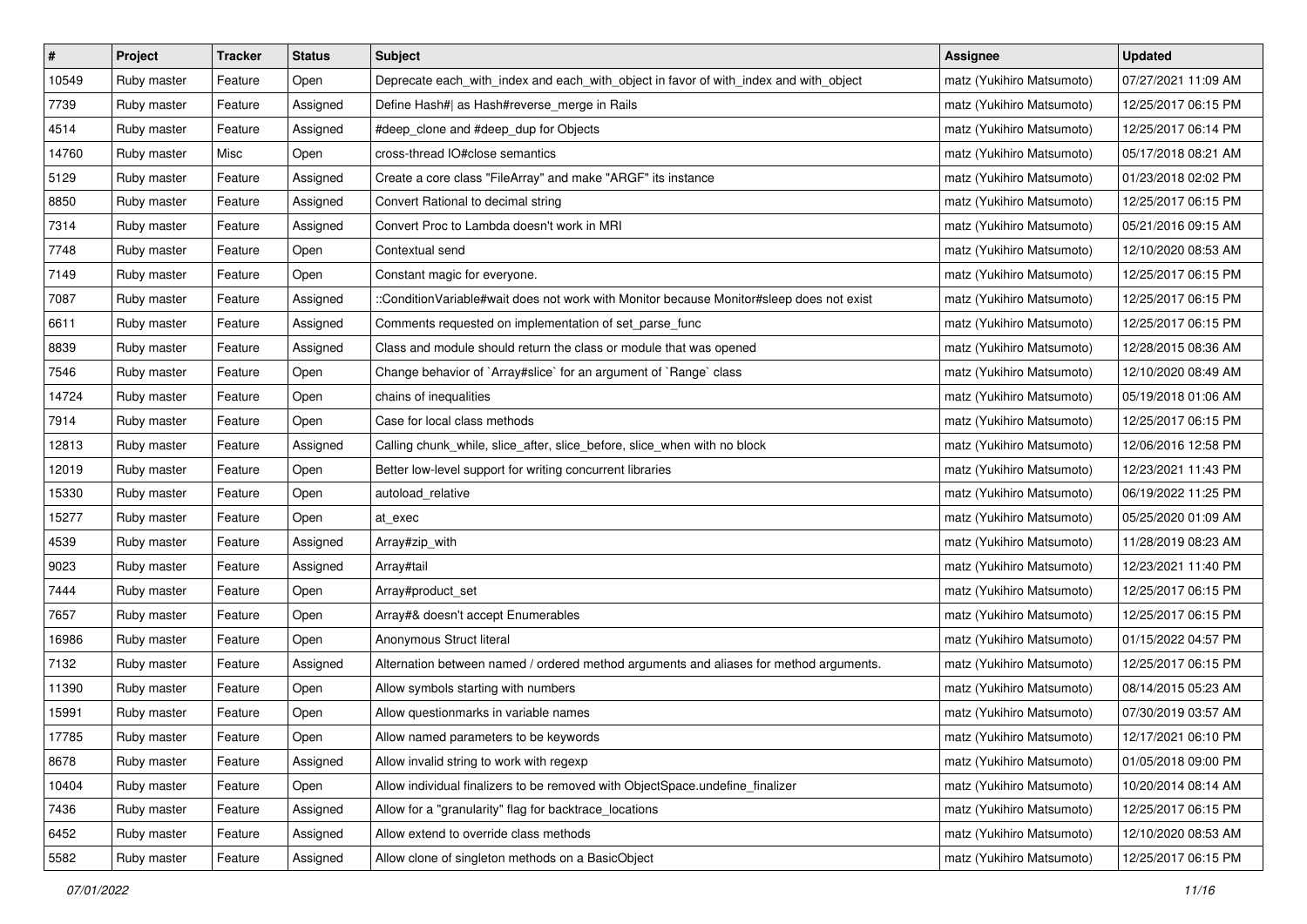| $\sharp$ | Project     | Tracker    | <b>Status</b> | <b>Subject</b>                                                                    | <b>Assignee</b>                         | <b>Updated</b>      |
|----------|-------------|------------|---------------|-----------------------------------------------------------------------------------|-----------------------------------------|---------------------|
| 17279    | Ruby master | Feature    | Open          | Allow a negative step in Range#step with a block                                  | matz (Yukihiro Matsumoto)               | 10/22/2020 02:23 AM |
| 8016     | Ruby master | Feature    | Assigned      | Alias __FILE__ and __LINE__ as methods                                            | matz (Yukihiro Matsumoto)               | 12/25/2017 06:15 PM |
| 7614     | Ruby master | Feature    | Open          | alias accessor                                                                    | matz (Yukihiro Matsumoto)               | 12/25/2017 06:15 PM |
| 5945     | Ruby master | Feature    | Assigned      | Add the ability to mark a at_exit as process-local.                               | matz (Yukihiro Matsumoto)               | 10/10/2018 08:29 AM |
| 10574    | Ruby master | Feature    | Open          | Add String#Ichomp and String.Ichomp!                                              | matz (Yukihiro Matsumoto)               | 12/15/2014 04:34 PM |
| 9043     | Ruby master | Feature    | Open          | Add String#f method as shortcut for #freeze                                       | matz (Yukihiro Matsumoto)               | 01/05/2018 09:00 PM |
| 7883     | Ruby master | Feature    | Open          | Add Regex#to_proc                                                                 | matz (Yukihiro Matsumoto)               | 12/25/2017 06:15 PM |
| 7654     | Ruby master | Feature    | Open          | Add optional code block to IO::readlines                                          | matz (Yukihiro Matsumoto)               | 12/25/2017 06:15 PM |
| 6842     | Ruby master | Feature    | Assigned      | Add Optional Arguments to String#strip                                            | matz (Yukihiro Matsumoto)               | 08/24/2016 05:50 AM |
| 4818     | Ruby master | Feature    | Assigned      | Add method marshalable?                                                           | matz (Yukihiro Matsumoto)               | 12/25/2017 06:15 PM |
| 7876     | Ruby master | Feature    | Open          | Add method for accessing Class from within Singleton Class                        | matz (Yukihiro Matsumoto)               | 12/25/2017 06:15 PM |
| 17830    | Ruby master | Feature    | Open          | Add Integer#previous and Integer#prev                                             | matz (Yukihiro Matsumoto)               | 04/27/2021 11:35 PM |
| 10489    | Ruby master | Feature    | Open          | Add inherit method for clearer and multiple inheritance                           | matz (Yukihiro Matsumoto)               | 12/10/2020 08:53 AM |
| 10481    | Ruby master | Feature    | Assigned      | Add "if" and "unless" clauses to rescue statements                                | matz (Yukihiro Matsumoto)               | 01/18/2015 02:46 PM |
| 5970     | Ruby master | Feature    | Assigned      | Add Enumerable#join with same semantics as Array#join                             | matz (Yukihiro Matsumoto)               | 12/25/2017 06:15 PM |
| 12244    | Ruby master | Feature    | Open          | Add a way to `integer - integer % num`                                            | matz (Yukihiro Matsumoto)               | 05/17/2016 06:05 AM |
| 6309     | Ruby master | Feature    | Assigned      | Add a reference queue for weak references                                         | matz (Yukihiro Matsumoto)               | 08/23/2020 09:07 PM |
| 7704     | Ruby master | Feature    | Open          | Add a list of enabled (experimental) language features.                           | matz (Yukihiro Matsumoto)               | 12/25/2017 06:15 PM |
| 11181    | Ruby master | Feature    | Open          | Add a line directive to Ruby                                                      | matz (Yukihiro Matsumoto)               | 01/26/2016 02:04 AM |
| 8042     | Ruby master | Feature    | Assigned      | Add Addrinfo#socket to create a socket that is not connected or bound             | matz (Yukihiro Matsumoto)               | 12/25/2017 06:15 PM |
| 18439    | Ruby master | Feature    | Open          | Support YJIT for VC++                                                             | maximecb (Maxime<br>Chevalier-Boisvert) | 01/10/2022 11:29 PM |
| 17339    | Ruby master | Feature    | Assigned      | Semantic grouping with BigDecimal#to_s                                            | mrkn (Kenta Murata)                     | 12/20/2021 12:39 PM |
| 10782    | Ruby master | Feature    | Assigned      | Patch: Add constants for BigDecimal for ZERO, ONE, TEN                            | mrkn (Kenta Murata)                     | 05/21/2015 08:13 AM |
| 7321     | Ruby master | Feature    | Assigned      | Newton.#nsolve 00 2 0000000000                                                    | mrkn (Kenta Murata)                     | 12/25/2017 06:15 PM |
| 5310     | Ruby master | Feature    | Assigned      | Integral objects                                                                  | mrkn (Kenta Murata)                     | 12/25/2017 06:15 PM |
| 8295     | Ruby master | Feature    | Assigned      | Float I Rational 0000000000000 BigDecimal 0000000                                 | mrkn (Kenta Murata)                     | 12/25/2017 06:15 PM |
| 5179     | Ruby master | <b>Bug</b> | Assigned      | Complex#rationalize and to_r with approximate zeros                               | mrkn (Kenta Murata)                     | 01/17/2020 03:00 AM |
| 18677    | Ruby master | <b>Bug</b> | Assigned      | BigDecimal#power (**) returns FloatDomainError when passing an infinite parameter | mrkn (Kenta Murata)                     | 04/20/2022 02:04 AM |
| 6857     | Ruby master | Feature    | Assigned      | bigdecimal/math BigMath.E/BigMath.exp R. P. Feynman inspired optimization         | mrkn (Kenta Murata)                     | 12/25/2017 06:15 PM |
| 5133     | Ruby master | Feature    | Assigned      | Array#unzip as an alias of Array#transpose                                        | mrkn (Kenta Murata)                     | 12/25/2017 06:15 PM |
| 16350    | Ruby master | Feature    | Assigned      | ArithmeticSequence#member? can result in infinite loop                            | mrkn (Kenta Murata)                     | 05/29/2020 10:26 PM |
| 14476    | Ruby master | Feature    | Assigned      | Adding same_all? for checking whether all items in an Array are same              | mrkn (Kenta Murata)                     | 08/28/2020 01:10 PM |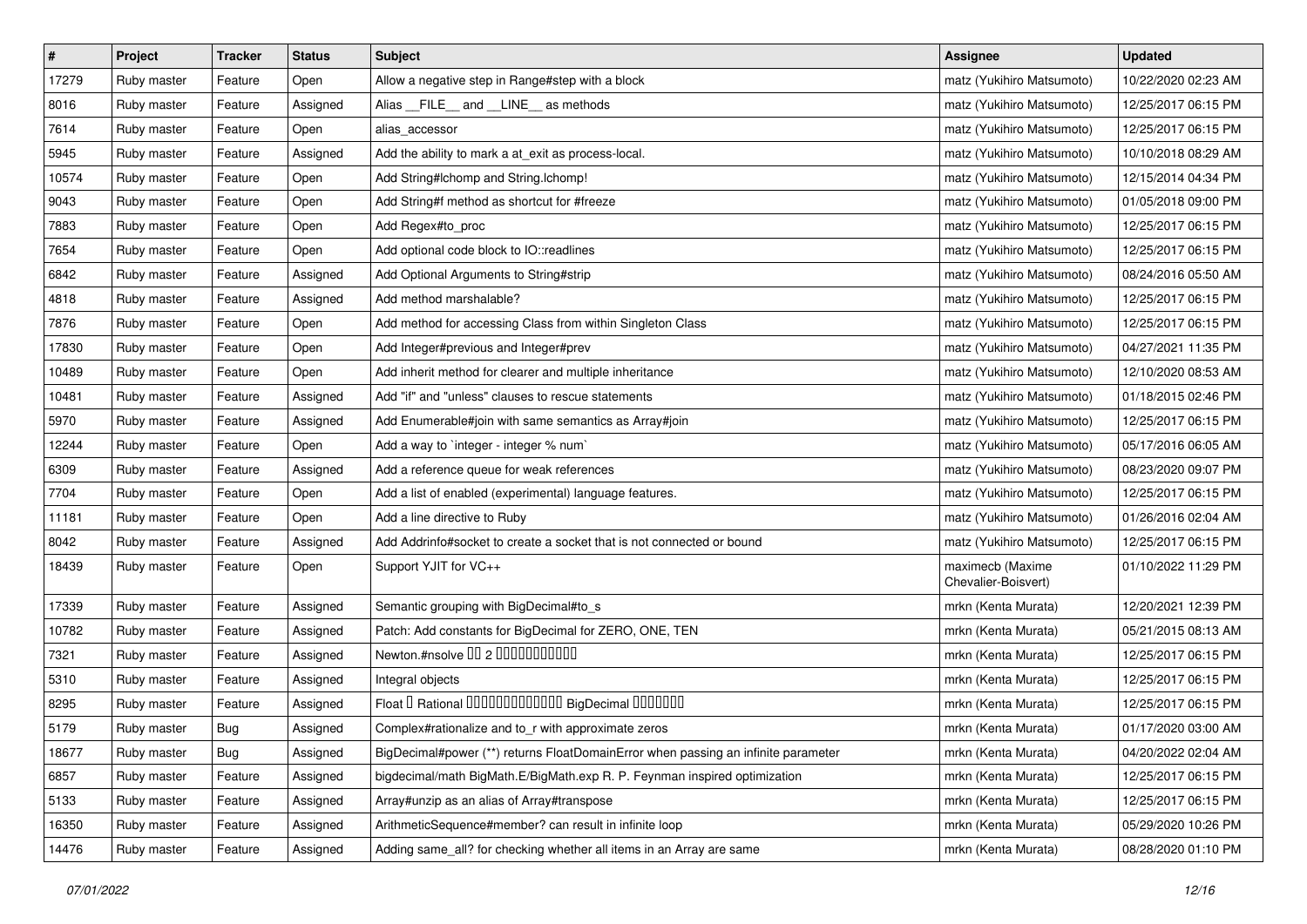| $\sharp$ | Project     | <b>Tracker</b> | <b>Status</b> | <b>Subject</b>                                                                                               | Assignee                | <b>Updated</b>      |
|----------|-------------|----------------|---------------|--------------------------------------------------------------------------------------------------------------|-------------------------|---------------------|
| 6973     | Ruby master | Feature        | Assigned      | Add an #integral? method to Numeric to test for whole-number values                                          | mrkn (Kenta Murata)     | 12/25/2017 06:15 PM |
| 5654     | Ruby master | Feature        | Assigned      | Introduce global lock to avoid concurrent require                                                            | nahi (Hiroshi Nakamura) | 12/25/2017 06:15 PM |
| 17638    | Ruby master | Feature        | Assigned      | Support backtracing with the libbacktrace library                                                            | naruse (Yui NARUSE)     | 03/05/2021 03:40 PM |
| 11526    | Ruby master | <b>Bug</b>     | Assigned      | Streaming HTTP requests are not idempotent and should not be retried                                         | naruse (Yui NARUSE)     | 07/01/2019 09:16 PM |
| 6265     | Ruby master | Feature        | Assigned      | Remove 'useless' 'concatenation' syntax                                                                      | naruse (Yui NARUSE)     | 08/10/2016 02:36 AM |
| 18371    | Ruby master | Misc           | Assigned      | Release branches (release information in general)                                                            | naruse (Yui NARUSE)     | 03/23/2022 10:32 PM |
| 10628    | Ruby master | Misc           | Open          | Peformance of URI module                                                                                     | naruse (Yui NARUSE)     | 12/26/2014 04:08 PM |
| 13221    | Ruby master | Feature        | Assigned      | [PATCH] gems/bundled_gems: add "curses" RubyGem                                                              | naruse (Yui NARUSE)     | 09/25/2017 06:32 PM |
| 5764     | Ruby master | Feature        | Assigned      | Net::HTTP should assume HTTP/0.9 on unexpected responses                                                     | naruse (Yui NARUSE)     | 07/15/2019 05:06 PM |
| 9020     | Ruby master | Feature        | Assigned      | Net::HTTPResponse predicate/query methods                                                                    | naruse (Yui NARUSE)     | 12/25/2017 06:15 PM |
| 16559    | Ruby master | Feature        | Open          | Net::HTTP#request injects "Connection: close" header if #started? is false, wasting HTTP server<br>resources | naruse (Yui NARUSE)     | 05/28/2020 07:37 PM |
| 7892     | Ruby master | Bug            | Open          | MIME encoding bug of NKF.nkf                                                                                 | naruse (Yui NARUSE)     | 12/25/2017 06:15 PM |
| 15007    | Ruby master | Misc           | Open          | Let all Init_xxx and extension APIs frequently called from init code paths be considered cold                | naruse (Yui NARUSE)     | 12/06/2018 11:05 AM |
| 17111    | Ruby master | Feature        | Assigned      | Improve performance of Net::HTTPHeader#set_form by 40%                                                       | naruse (Yui NARUSE)     | 08/10/2020 05:36 AM |
| 15931    | Ruby master | Feature        | Open          | encoding for CESU-8                                                                                          | naruse (Yui NARUSE)     | 12/20/2019 05:42 AM |
| 15940    | Ruby master | Feature        | Open          | Coerce symbols internal fstrings in UTF8 rather than ASCII to better share memory with string literals       | naruse (Yui NARUSE)     | 07/30/2019 04:17 AM |
| 5461     | Ruby master | Feature        | Assigned      | Add pipelining to Net::HTTP                                                                                  | naruse (Yui NARUSE)     | 12/25/2017 06:15 PM |
| 7964     | Ruby master | Bug            | Assigned      | Writing an ASCII-8BIT String to a StringIO created from a UTF-8 String                                       | nobu (Nobuyoshi Nakada) | 01/05/2018 09:00 PM |
| 7840     | Ruby master | Bug            | Open          | -Wdeclaration-after-statement is valid for C/ObjC but not for C++                                            | nobu (Nobuyoshi Nakada) | 06/02/2020 04:41 PM |
| 12725    | Ruby master | <b>Bug</b>     | Assigned      | Trying to use ./miniruby before it exists                                                                    | nobu (Nobuyoshi Nakada) | 04/28/2017 01:45 PM |
| 17662    | Ruby master | Misc           | Assigned      | The heredoc pattern used in tests does not syntax highlight correctly in many editors                        | nobu (Nobuyoshi Nakada) | 06/30/2021 12:54 PM |
| 13269    | Ruby master | <b>Bug</b>     | Assigned      | test/readline/test_readline.rb and mingw                                                                     | nobu (Nobuyoshi Nakada) | 03/13/2017 08:56 AM |
| 12473    | Ruby master | <b>Bug</b>     | Assigned      | Test failure on fedora with TestTimeExtension#test_huge_precision                                            | nobu (Nobuyoshi Nakada) | 04/28/2017 01:45 PM |
| 16497    | Ruby master | <b>Bug</b>     | Assigned      | StringIO#internal_encoding is broken (more severely in 2.7)                                                  | nobu (Nobuyoshi Nakada) | 10/26/2021 04:31 PM |
| 16025    | Ruby master | Misc           | Assigned      | 'st_check_for_sizeof_st_index_t' declared as array with a negative size (emscripten)                         | nobu (Nobuyoshi Nakada) | 07/30/2019 11:20 AM |
| 11670    | Ruby master | Feature        | Open          | Show warning to make nested def obsolete                                                                     | nobu (Nobuyoshi Nakada) | 11/09/2015 07:40 AM |
| 5317     | Ruby master | <b>Bug</b>     | Assigned      |                                                                                                              | nobu (Nobuyoshi Nakada) | 01/05/2018 09:00 PM |
| 16978    | Ruby master | Feature        | Open          | Ruby should not use realpath for __FILE_                                                                     | nobu (Nobuyoshi Nakada) | 04/01/2022 11:30 AM |
| 8270     | Ruby master | Feature        | Open          | Ruby should build without thread support (aka minix)                                                         | nobu (Nobuyoshi Nakada) | 12/10/2020 08:53 AM |
| 16747    | Ruby master | Misc           | Assigned      | Repository reorganization request                                                                            | nobu (Nobuyoshi Nakada) | 05/22/2020 01:30 PM |
| 6769     | Ruby master | Feature        | Assigned      | rbinstall.rb: install both src and batch files separetely                                                    | nobu (Nobuyoshi Nakada) | 10/30/2015 12:38 PM |
| 14692    | Ruby master | Misc           | Open          | Question: Ruby stdlib's Option Parser                                                                        | nobu (Nobuyoshi Nakada) | 04/22/2018 05:53 AM |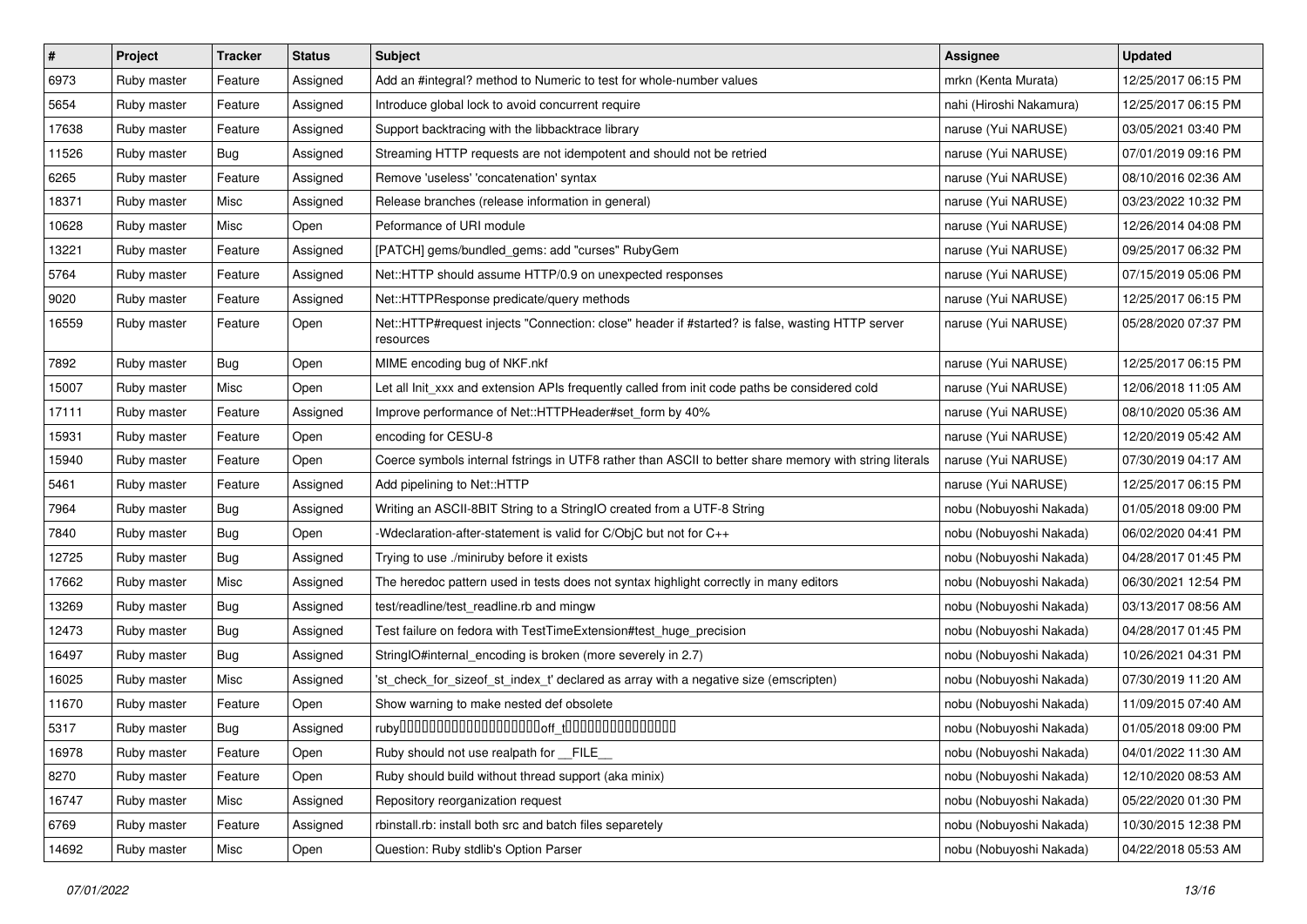| $\pmb{\#}$ | Project     | <b>Tracker</b> | <b>Status</b> | <b>Subject</b>                                                                                                                         | <b>Assignee</b>          | <b>Updated</b>      |
|------------|-------------|----------------|---------------|----------------------------------------------------------------------------------------------------------------------------------------|--------------------------|---------------------|
| 6012       | Ruby master | Feature        | Assigned      | Proc#source_location also return the column                                                                                            | nobu (Nobuyoshi Nakada)  | 02/12/2019 07:49 AM |
| 8460       | Ruby master | Feature        | Assigned      | PATCH: optparse: add keep_unknown option                                                                                               | nobu (Nobuyoshi Nakada)  | 05/27/2021 10:07 PM |
| 15305      | Ruby master | Feature        | Open          | [PATCH] include/ruby/ruby.h (RB_ALLOCV*): remove GC guard                                                                              | nobu (Nobuyoshi Nakada)  | 07/27/2021 11:39 AM |
| 12436      | Ruby master | Bug            | Assigned      | newline argument of File.open seems not respected on Windows                                                                           | nobu (Nobuyoshi Nakada)  | 10/25/2021 09:07 AM |
| 4924       | Ruby master | Feature        | Assigned      | mkmf have header fails with C++ headers                                                                                                | nobu (Nobuyoshi Nakada)  | 12/25/2017 06:15 PM |
| 17578      | Ruby master | <b>Bug</b>     | Assigned      | mkmf experimental C++ Support                                                                                                          | nobu (Nobuyoshi Nakada)  | 01/27/2021 03:51 AM |
| 8299       | Ruby master | Bug            | Assigned      | Minor error in float parsing                                                                                                           | nobu (Nobuyoshi Nakada)  | 12/30/2019 03:00 AM |
| 13298      | Ruby master | <b>Bug</b>     | Assigned      | mingw SEGV TestEnumerable#test callcc                                                                                                  | nobu (Nobuyoshi Nakada)  | 06/04/2021 03:41 AM |
| 18623      | Ruby master | <b>Bug</b>     | Open          | make runnable' does not work                                                                                                           | nobu (Nobuyoshi Nakada)  | 03/16/2022 01:28 AM |
| 12064      | Ruby master | Feature        | Open          | Make creation of enc/unicode/casefold.h automatic again                                                                                | nobu (Nobuyoshi Nakada)  | 02/12/2016 06:13 AM |
| 14543      | Ruby master | Bug            | Assigned      | 'make commit' show error of 'common-srcs'                                                                                              | nobu (Nobuyoshi Nakada)  | 06/02/2018 04:17 AM |
| 7745       | Ruby master | Feature        | Open          | lib/observer.rb: Observers are compared by identity                                                                                    | nobu (Nobuyoshi Nakada)  | 12/25/2017 06:15 PM |
| 9955       | Ruby master | Bug            | Assigned      | issue building dll on mingw, library not found                                                                                         | nobu (Nobuyoshi Nakada)  | 01/05/2018 09:00 PM |
| 16291      | Ruby master | Feature        | Open          | Introduce support for resize in rb_ary_freeze and prefer internal use of rb_ary_freeze and<br>rb_str_freeze for String and Array types | nobu (Nobuyoshi Nakada)  | 12/25/2020 02:43 AM |
| 13516      | Ruby master | Feature        | Assigned      | Improve the text of the circular require warning                                                                                       | nobu (Nobuyoshi Nakada)  | 08/31/2017 05:49 AM |
| 7532       | Ruby master | Feature        | Assigned      | Hardcoded compiler location                                                                                                            | nobu (Nobuyoshi Nakada)  | 12/25/2017 06:15 PM |
| 15806      | Ruby master | Misc           | Assigned      | Explicitly initialise encodings on init to remove branches on encoding lookup                                                          | nobu (Nobuyoshi Nakada)  | 08/29/2019 04:29 AM |
| 14971      | Ruby master | Bug            | Open          | error: implicit declaration of function 'rb_vm_call0                                                                                   | nobu (Nobuyoshi Nakada)  | 09/06/2018 03:53 AM |
| 7394       | Ruby master | Feature        | Assigned      | Enumerable#find ifnone parameter could be non-callable                                                                                 | nobu (Nobuyoshi Nakada)  | 02/10/2021 09:32 AM |
| 13378      | Ruby master | Feature        | Open          | Eliminate 4 of 8 syscalls when requiring file by absolute path                                                                         | nobu (Nobuyoshi Nakada)  | 06/16/2017 07:57 AM |
| 2324       | Ruby master | Feature        | Assigned      | Dir instance methods for relative path                                                                                                 | nobu (Nobuyoshi Nakada)  | 12/25/2017 05:58 PM |
| 13577      | Ruby master | Feature        | Assigned      | Digest.file accidentally receives File object but uses file path                                                                       | nobu (Nobuyoshi Nakada)  | 05/20/2017 06:50 PM |
| 6360       | Ruby master | Bug            | Assigned      | Debug information build even without requesting it                                                                                     | nobu (Nobuyoshi Nakada)  | 01/05/2018 09:00 PM |
| 10416      | Ruby master | Bug            | Open          | Create mechanism for updating of Unicode data files downstreams when we want                                                           | nobu (Nobuyoshi Nakada)  | 10/08/2021 06:40 AM |
| 16836      | Ruby master | <b>Bug</b>     | Assigned      | configure-time LDFLAGS leak into ruby pkg-config file                                                                                  | nobu (Nobuyoshi Nakada)  | 08/14/2021 09:10 AM |
| 9010       | Ruby master | <b>Bug</b>     | Assigned      | ./configure --prefix= cannot handle directories with spaces                                                                            | nobu (Nobuyoshi Nakada)  | 04/26/2021 10:38 PM |
| 8449       | Ruby master | Feature        | Open          | Array#ary_plus always returns an array                                                                                                 | nobu (Nobuyoshi Nakada)  | 06/02/2013 04:23 PM |
| 8959       | Ruby master | Feature        | Assigned      | Allow top level prepend                                                                                                                | nobu (Nobuyoshi Nakada)  | 10/16/2013 03:22 AM |
| 15072      | Ruby master | <b>Bug</b>     | Open          | thread.c:4356:5: error: implicit declaration of function 'ubf_list_atfork'                                                             | normalperson (Eric Wong) | 09/20/2018 03:32 AM |
| 11299      | Ruby master | Feature        | Open          | [PATCH] use Array instead of custom struct for generic ivars                                                                           | normalperson (Eric Wong) | 06/24/2015 12:38 AM |
| 13721      | Ruby master | Feature        | Assigned      | [PATCH] net/imap: dedupe attr keys in Net::IMAP::FetchData                                                                             | normalperson (Eric Wong) | 07/27/2017 09:51 AM |
| 10328      | Ruby master | Feature        | Open          | [PATCH] make OPT_SUPPORT_JOKE a proper VM option                                                                                       | normalperson (Eric Wong) | 01/05/2018 09:01 PM |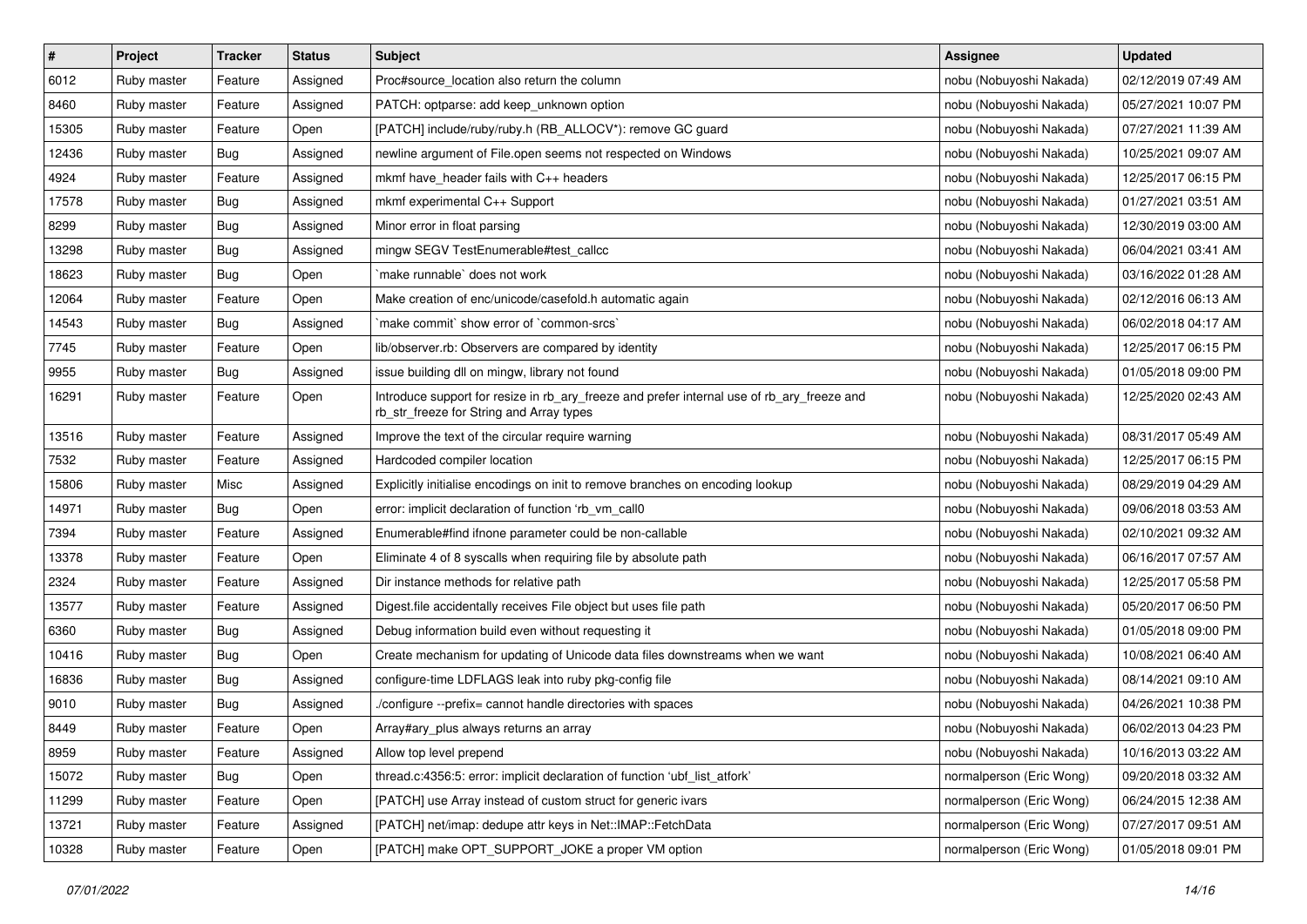| $\vert$ # | Project     | Tracker    | <b>Status</b> | <b>Subject</b>                                                                | <b>Assignee</b>                       | <b>Updated</b>      |
|-----------|-------------|------------|---------------|-------------------------------------------------------------------------------|---------------------------------------|---------------------|
| 14901     | Ruby master | Feature    | Assigned      | [PATCH] do not block SIGCHLD in normal Ruby Threads                           | normalperson (Eric Wong)              | 07/19/2021 05:23 AM |
| 18727     | Ruby master | Bug        | Assigned      | Make failed on x86_64-cygwin (LoadError)                                      | peterzhu2118 (Peter Zhu)              | 04/16/2022 05:15 AM |
| 16805     | Ruby master | Misc       | Assigned      | Coroutine's license is unclear                                                | ReiOdaira (Rei Odaira)                | 07/01/2021 10:09 PM |
| 12354     | Ruby master | Feature    | Assigned      | PKey::EC Can't output public key pem when private key exists                  | rhenium (Kazuki Yamaguchi)            | 07/24/2019 10:57 PM |
| 8126      | Ruby master | Feature    | Assigned      | OpenSSL::SSL::SSLSocket does not define #recv and #send messages              | rhenium (Kazuki Yamaguchi)            | 08/08/2019 11:05 PM |
| 12582     | Ruby master | <b>Bug</b> | Assigned      | OpenSSL Authenticated Encryption should check for tag length                  | rhenium (Kazuki Yamaguchi)            | 04/28/2017 01:45 PM |
| 18658     | Ruby master | Bug        | Open          | Need openssl 3 support for Ubuntu 22.04 (Ruby 2.7.x and 3.0.x)                | rhenium (Kazuki Yamaguchi)            | 05/30/2022 08:06 PM |
| 13864     | Ruby master | <b>Bug</b> | Assigned      | Rinda multicast test failures due to missing default route                    | seki (Masatoshi Seki)                 | 08/17/2021 07:16 AM |
| 14412     | Ruby master | Feature    | Assigned      | DRb UNIX on local machine: add support for getpeereid()                       | seki (Masatoshi Seki)                 | 01/28/2018 12:51 PM |
| 5434      | Ruby master | Feature    | Assigned      | Allow per-class whitelisting of methods safe to expose through DRb            | seki (Masatoshi Seki)                 | 12/25/2017 06:15 PM |
| 12281     | Ruby master | Feature    | Assigned      | Allow lexically scoped use of refinements with `using {}` block syntax        | shugo (Shugo Maeda)                   | 06/13/2016 07:44 AM |
| 17289     | Ruby master | <b>Bug</b> | Assigned      | Time#strftime occurs Segmentation Fault on ruby-2.7.2p137                     | shyouhei (Shyouhei Urabe)             | 11/05/2020 07:57 AM |
| 17376     | Ruby master | Misc       | Assigned      | Reduce number of GitHub Actions                                               | shyouhei (Shyouhei Urabe)             | 12/10/2020 11:50 AM |
| 18726     | Ruby master | Misc       | Open          | CI Error on c99 and c2x                                                       | shyouhei (Shyouhei Urabe)             | 04/19/2022 09:05 AM |
| 6682      | Ruby master | Feature    | Assigned      | Add a method to return an instance attached by a singleton class              | shyouhei (Shyouhei Urabe)             | 12/25/2017 06:15 PM |
| 9115      | Ruby master | <b>Bug</b> | Assigned      | Logger traps all exceptions; breaks Timeout                                   | sonots (Naotoshi Seo)                 | 08/20/2019 12:47 PM |
| 11955     | Ruby master | Feature    | Assigned      | Expose Object that Receives logs in Logger                                    | sonots (Naotoshi Seo)                 | 11/09/2017 11:35 AM |
| 13622     | Ruby master | Misc       | Assigned      | Documentation missing                                                         | stomar (Marcus Stollsteimer)          | 06/03/2017 07:27 AM |
| 6613      | Ruby master | Feature    | Assigned      | VT_RECORD, IRecordInfo Support in WIN32OLE                                    | suke (Masaki Suketa)                  | 12/25/2017 06:15 PM |
| 5334      | Ruby master | <b>Bug</b> | Assigned      | Segmentation fault in InternetExplorer IServiceProvider interface             | suke (Masaki Suketa)                  | 12/30/2019 03:00 AM |
| 15239     | Ruby master | Feature    | Assigned      | [patch] test-spec win32ole                                                    | suke (Masaki Suketa)                  | 12/29/2019 01:04 PM |
| 9590      | Ruby master | Feature    | Open          | introduce st_foreach_update and st_foreach_update_check for performance.      | tarui (Masaya Tarui)                  | 01/05/2018 09:00 PM |
| 7788      | Ruby master | Feature    | Open          | YAML Tag Schema Support                                                       | tenderlovemaking (Aaron<br>Patterson) | 12/25/2017 06:15 PM |
| 7488      | Ruby master | Feature    | Assigned      | Receiving object_id in object creation probes                                 | tenderlovemaking (Aaron<br>Patterson) | 12/25/2017 06:15 PM |
| 7518      | Ruby master | Feature    | Assigned      | Fiddle::Pointer#to_str and Fiddle::Pointer#to_int should be removed           | tenderlovemaking (Aaron<br>Patterson) | 08/15/2013 04:56 AM |
| 11292     | Ruby master | Feature    | Open          | objspace: Dump type of special consts                                         | tmm1 (Aman Karmani)                   | 06/22/2015 04:22 AM |
| 10038     | Ruby master | Feature    | Assigned      | Extend ObjectSpace.dump to expose buffer addresses for String and Array       | tmm1 (Aman Karmani)                   | 01/05/2018 09:01 PM |
| 11599     | Ruby master | Feature    | Open          | Dump entries of hash in ObjectSpace                                           | tmm1 (Aman Karmani)                   | 11/24/2015 05:52 PM |
| 12653     | Ruby master | Feature    | Assigned      | Use wide WinAPI for rb_w32_getcwd                                             | usa (Usaku NAKAMURA)                  | 09/12/2016 06:35 AM |
| 11142     | Ruby master | Bug        | Open          | Command line argument parser on windows handles double quotes inconsistently. | usa (Usaku NAKAMURA)                  | 05/12/2015 04:09 PM |
| 15166     | Ruby master | Feature    | Assigned      | 2.5 times faster implementation than current gcd implmentation                | watson1978 (Shizuo Fujita)            | 04/26/2019 09:12 PM |